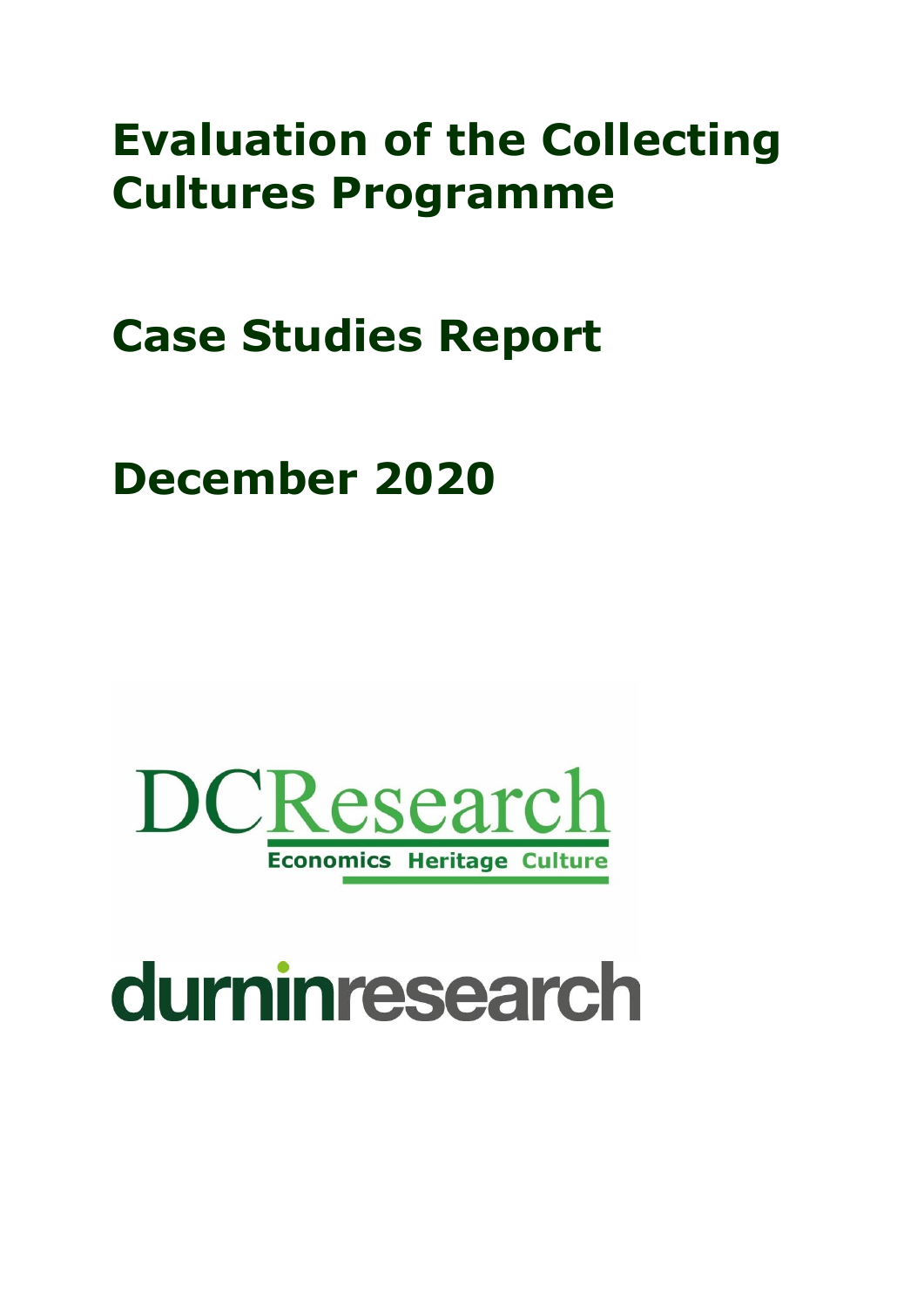## **CONTENTS**

<span id="page-1-0"></span>

|  | 2. SUPPORTING THE DEVELOPMENT OF COLLECTIONS  5                 |  |
|--|-----------------------------------------------------------------|--|
|  | 3. ENHANCING THE PROFESSIONAL KNOWLEDGE AND SKILLS OF STAFF  15 |  |
|  | 4. STRATEGIC COLLECTING PROGRAMMES SUPPORTING RESILIENCE 20     |  |
|  |                                                                 |  |
|  |                                                                 |  |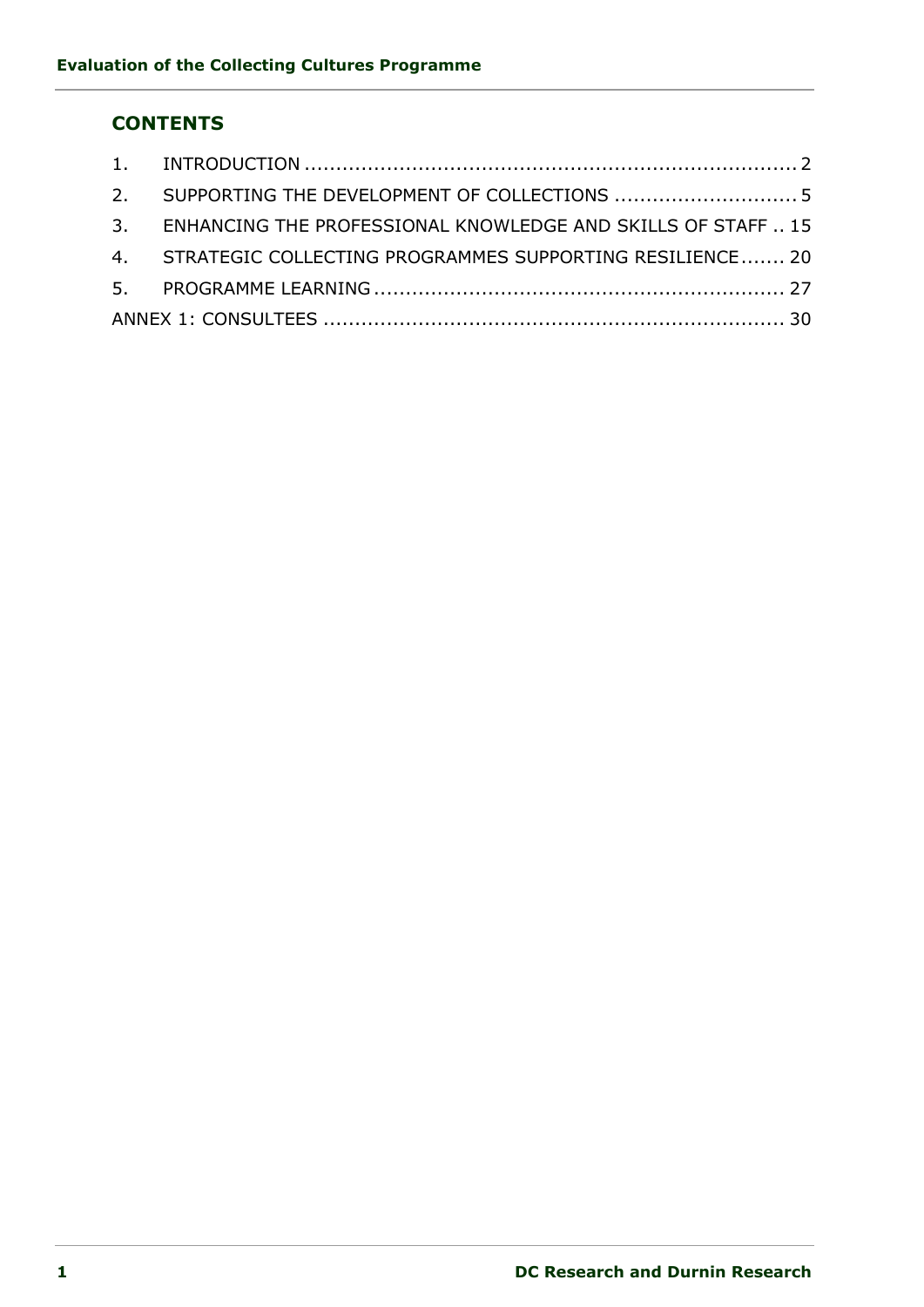## **1. INTRODUCTION**

DC Research was appointed in June 2016 by the National Lottery Heritage Fund to deliver an Evaluation of the 2014—2020 Collecting Cultures Programme.

This report was produced in late 2020, and updates a previous volume produced in late 2019. Producing the report in two stages allowed the experiences, outcomes and impacts of those projects that had completed before the end of the programme to be captured and showcased without the need to wait until the whole cohort has finished.

The research phase that underpins this report was carried out between September 2018 and May 2019, and September and October 2020.

#### **Collecting Cultures Programme**

Collecting Cultures Grants totalling £5.1m were awarded in September 2014 to 23 museums, libraries and archives, ranging from £50,000 to £500,000 as part of a new programme of strategic collecting and public engagement projects running from 2014 to 2020.

The key aims of the Collecting Cultures programme are to:

- Support the development of collections and their use through strategic acquisition programmes, related research and public programmes.
- **Enhance the professional knowledge and skills of staff working in the museums,** libraries and archives.
- Use strategic collecting programmes to support the funded museums, libraries and archives to increase resilience as an organisation.

Collecting Cultures outcomes are aligned with the wider aims of the National Lottery Heritage Fund's Strategic Framework for 2013 to 2018 and are as follows:

- Heritage will be better managed.
- Heritage will be better interpreted and explained.
- People will have learnt about heritage.
- People will have developed skills.
- Organisations will be more resilient.
- More people and a wider range of people will be engaged with heritage.

#### **Case Studies approach**

The case studies sought to capture, in greater depth than the annual survey, the achievements of the projects, and establish:

- A picture of the life of the project, understanding learning about what went well and what did not.
- The extent to which the Collecting Cultures project has achieved each of the Programme Aims and Outcomes.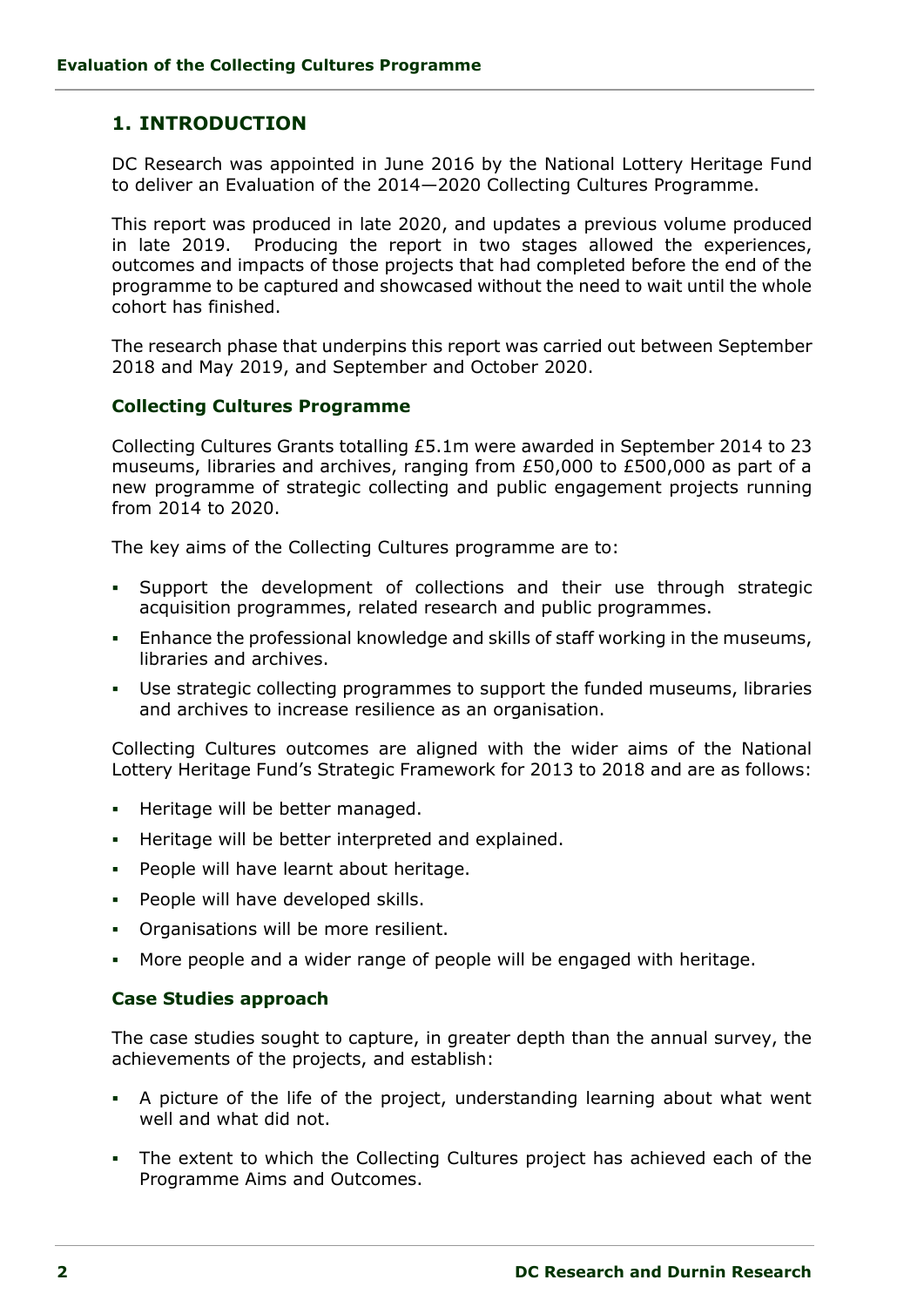- Whether, and how, the projects demonstrate a step change in their collections' development.
- How strategic collecting through Collecting Cultures has impacted on overall collections development.
- The degree to which the project has improved the grantee's professional knowledge and skills.
- The impact of the project/programme on the grantee organisation, project partners and/or stakeholders and the wider community.
- Use of Collecting Cultures to lever in additional funding from elsewhere (such as PRISM or the Purchase Grant Fund).
- The extent to which Collecting Cultures has influenced governing body/board/trustees in terms of funding/supporting collections development in the future.
- Immediate and longer-term legacies of the project.

These case studies were done either at the end of, or just after, the Collecting Cultures Project had finished to consider a whole project perspective. Many of the projects have conducted their own independent evaluations, many of which are of good quality and have provided an excellent platform to engage in greater depth at each case study visit.

This has led to:

- A greater sense of perspective from the project leads, including what they would do differently if they had the opportunity.
- The full extent of the organisation's contribution and likely legacy benefit and impact.
- Understanding how the experiences of Collecting Cultures are likely to influence collecting strategy and decision making in the future, including contributions to addressing the Mendoza Review's recommendation on dynamic collection curation and management within the museum sector1, and subsequent work commissioned by Arts Council England and the National Lottery Heritage Fund in February 2019 to better understand how the museum sector can be supported to address it.

A natural break in project duration splits the cohort into those projects intended to finish in 2017 and 2018; and those in 2019 and 2020. Table 1.1 overleaf shows which projects were covered in which phase.

The second phase of consultations coincided with the COVID-19 pandemic in 2020 and, as a result, all of these consultations were carried out by virtual (using Zoom or Microsoft Teams) rather than via face-to-face meetings.

<sup>&</sup>lt;sup>1</sup> The Mendoza Review: an independent review of museums in England, p45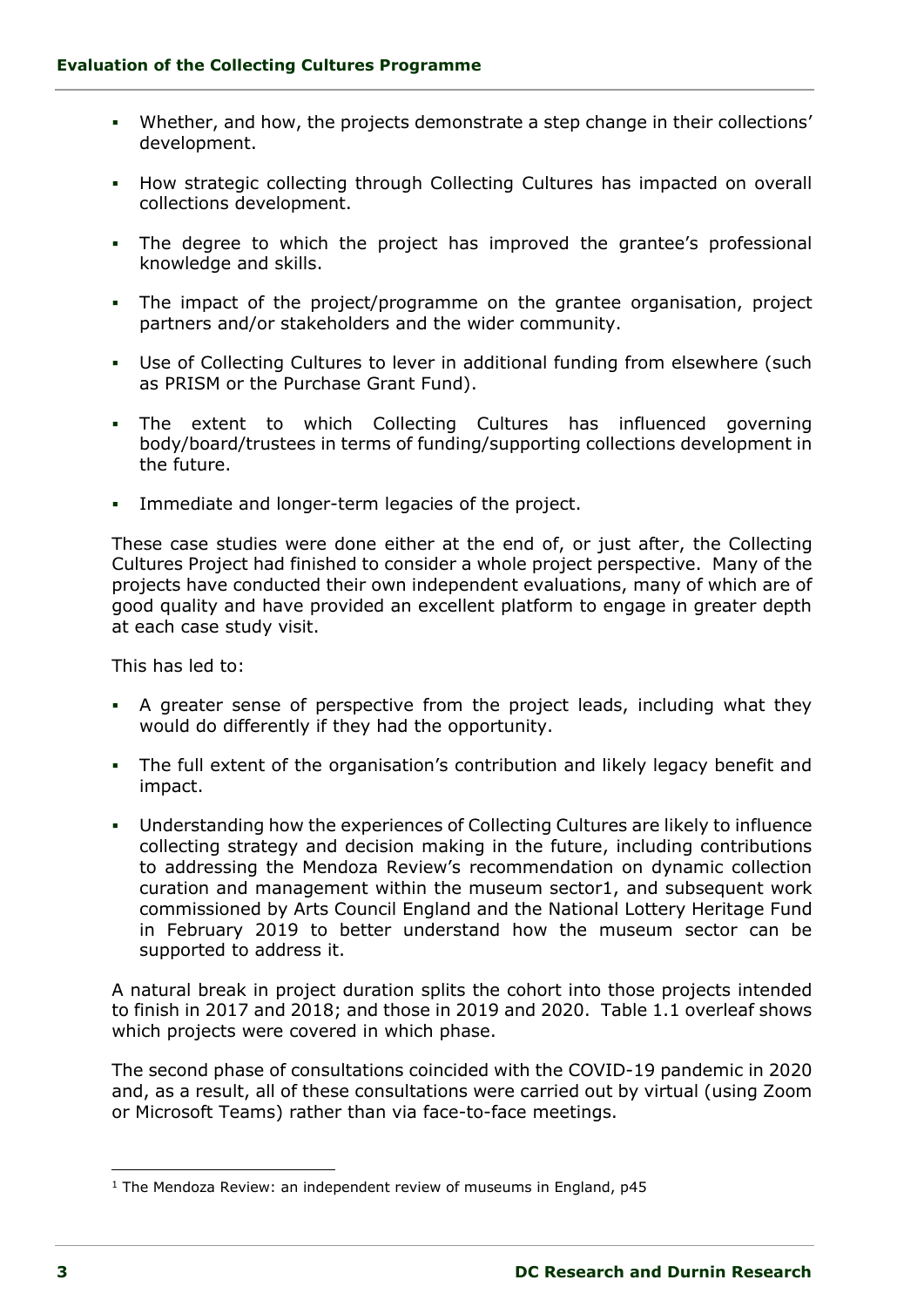The remainder of this report sets out the key findings from the case studies, structured by each of the Collecting Cultures aims.

- Section 2 highlights how the projects support the development of collections and their use through strategic acquisition programmes, related research and public programmes.
- The approach taken by the projects to enhance the professional knowledge and skills of staff is in section 3.
- Section 4 examines how the projects have used strategic collecting programmes to support the funded museums, libraries and archives to increase resilience as an organisation.
- Section 5 sets out some programme level findings from the case studies.
- Detailed case studies for each of the 23 projects are presented in a separate accompanying 'Project Case Studies' report.

#### **Table 1.1: Split of Projects between Phase 1 and Phase 2 Phase 1 (2019)**

- Autograph ABP
- **Birmingham Museums Trust**
- Jane Austen Memorial Trust
- **·** Manchester Art Gallery
- **Museum of London**
- National Football Museum
- National Museums Liverpool
- Royal Pavilion & Museums
- **Science Museums Group**
- **Scottish Maritime Museum**
- Seven Stories
- Wolverhampton Art Gallery

#### **Phase 2 (2020)**

- Cartoon Museum
- Fry Art Gallery
- Fusilier Museum
- National Museums Northern Ireland
- National Museums Wales
- **National Trust**
- **•** People's History Museum
- Royal Armouries
- Scott Polar Research Institute
- University of Glasgow Archive Services
- Wiltshire Council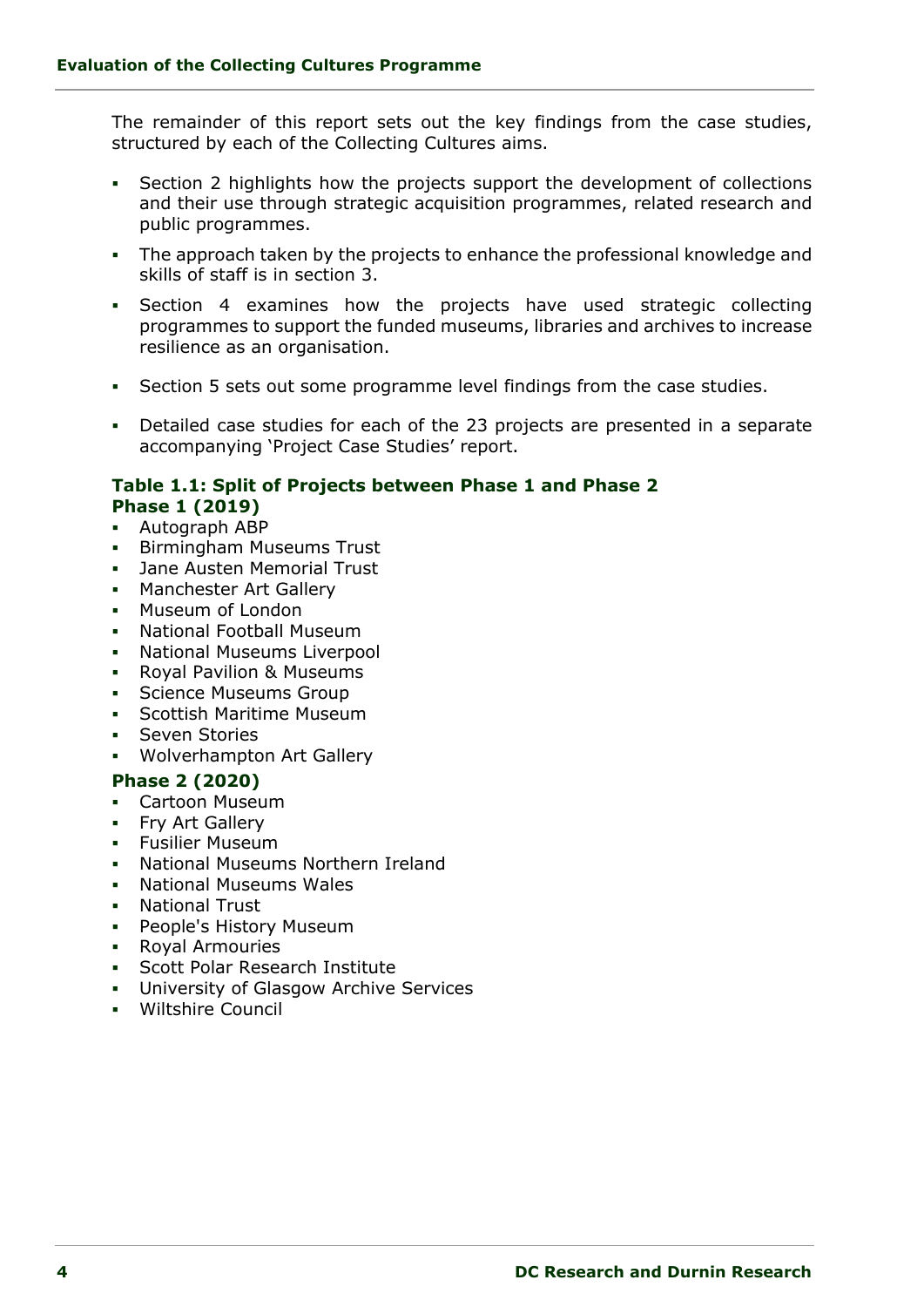## <span id="page-5-0"></span>**2. SUPPORTING THE DEVELOPMENT OF COLLECTIONS**

**This section highlights how the projects support the development of collections and their use through strategic acquisition programmes, related research and public programmes.**

A number of projects reported that their Collecting Cultures project improved the relationship between collections and their wider organisation. For example:

- Science Museum Group were able to create a unique Robotics Collection that has been used and will be used across a wide variety of projects through collaboration across the group.
- Jane Austen's House was able to use their Bicentenary project to improve the connections between its collections and the interior of the house, developing its approach to collections management, and engaging with holders of key items to improve its intelligence about what might become available in the future.
- As a result of the Collecting Cultures project 'The Art of Football', the collections policy of the National Football Museum has changed in terms of art, and the museum is now giving consideration to the legacy of the project and the resultant changes in the collections policy going forward to ensure that art is appropriately reflected.
- The International Slavery Museum has fully embedded Collecting Cultures objects into the core collections of the museum rather than seeing it as a standalone project. Given that the museum has focussed on embedding Collecting Cultures in the core of the organisation, this ensures that the doors that have been opened and the new relationships that have been developed by Collecting Cultures will continue.
- Creative Wiltshire were able to develop a cohesive strategic collection policy for creative collections across the heritage sector in Wiltshire and Swindon; providing training and developing skills for staff and volunteers in areas such as collecting, conservation, and interpretation.
- The By Endurance We Conquer project occurred at a time of change at SPRI, with the archive registering for Accreditation, and some significant staff changes. The project was also very useful for advocating the work of the Institute across the University, and with peers.

Other projects used Collecting Cultures as an opportunity to fill strategic gaps in their collections:

- From Catwalk to High Street allowed Manchester Art Gallery to develop the couture aspects of its collection, using fashion as a reason for change. Prior to the project, Manchester Art Gallery had very little 'top end fashion'.
- In a Different Light allowed Autograph ABP to collect more than 175 works addressing three key gaps in their collection in terms of: representative works by established chroniclers of the 'Windrush' generation active in London during the 1960s and 1970s; 19th Century British portraits of sitters of African Caribbean and South East Asian heritage; and digitised film works by Clovis Salmon (aka 'Sam The Wheels').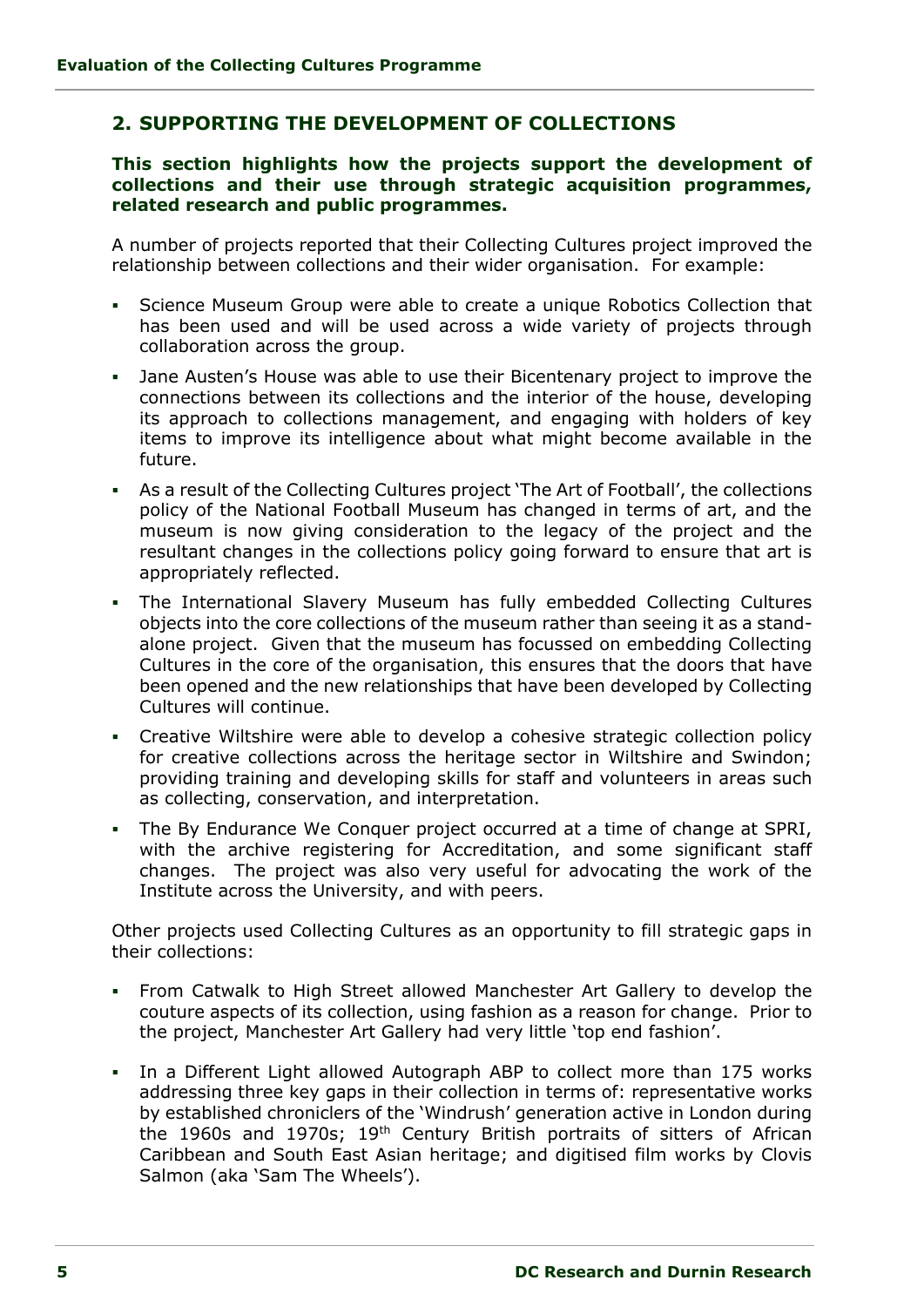- Artists of the Black Art movement in Britain 1979-1984 and their legacy gave Wolverhampton Art Gallery the opportunity to explore the legacy of early protagonists of Black Art on contemporary practicing artists, engaging new sections of the local community and improve the diversity of their young curators' programme by targeting young men from BAME communities and engaging key artists to deliver talks and events.
- For Seven Stories, one of the attractions of the Collecting Cultures programme was that it allowed a pro-active and strategic approach to collecting to be developed. The aspects of collection development that the project focussed on included: poetry (to address a weakness in the collection); illustration (building on a pre-existing strength of the collection); and young fiction (where there were gaps to address in terms of recent developments). In addition to these aspects, there was also a desire to increase the diversity of the collection.
- Exploring Childhoods made significant progress in making the Museum at Sudbury Hall better able to represent childhoods from the mid-20th to the early 21st centuries. Many objects were from the 1980s onwards and reflected an expanding collection more recognisable to younger audiences.

Wolverhampton Art Gallery took a pragmatic approach to the project, having learned important lessons from its previous Collecting Cultures project (Peace and Reconciliation), which it delivered in partnership with The Herbert, Coventry. Wolverhampton Art Gallery completed the project in a short timescale, learning lessons from the Peace and Reconciliation project. This provided the project with focus, and Wolverhampton Art Gallery found it more straightforward to manage.

Projects that were particularly ambitious, and/or including developing a collecting focus as part of the project itself, typically conducted research and consultation exercises at the outset. For example:

- Birmingham Museums Trust undertook extensive events and a consultation programme, principally in community settings, often at the invitation of community groups themselves. As a result of the consultation with communities, artists, curators and expert professionals, 1801 new items for Birmingham Museums Trust's collection were acquired by purchase or donation.
- It took Manchester Art Gallery longer to fully understand where to go to start buying, as there were a range of potential sources that needed to be tested. As a result, the project was successful in terms of curators learning how to buy.
- Consultees for Fashioning Africa highlighted that, from the outset, the topic felt very broad and the project had to quickly focus on specific areas of interest around gaps in the collection and areas of distinct/niche interest.
- The Cartoon Museum quickly found the scope of Comic Creators was potentially very large, and therefore graded purchases by importance, both historically and in collections development, to spend allocated funding as best possible. Despite this, the Museum did not collect all the items it had planned to, mainly due to difficulties in planning additional fundraising for specific purchases.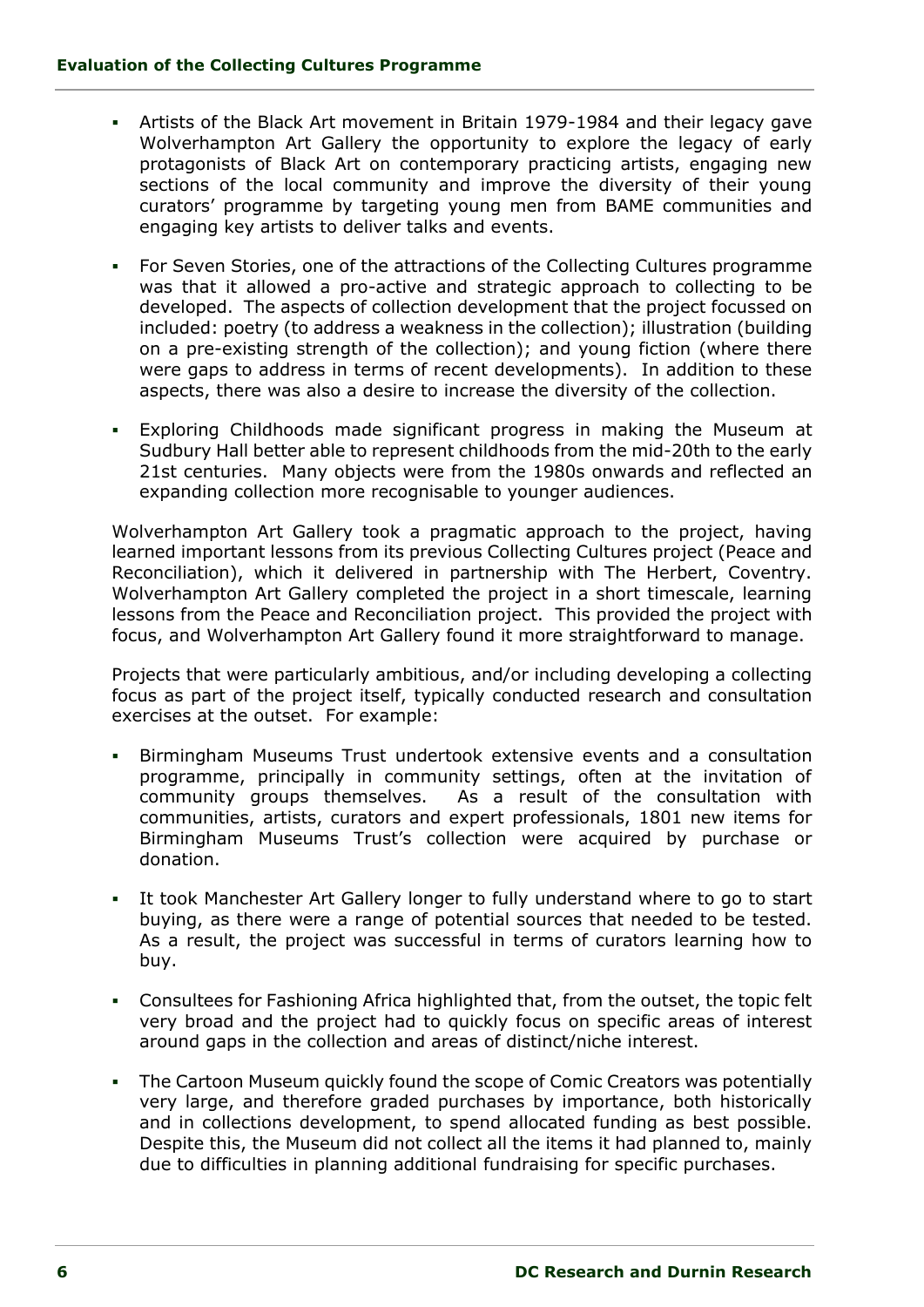- The research phase of Creative Wiltshire was a collaborative effort, with many new and unknown creators being identified due to engaging with the heritage sector in Wiltshire and Swindon. Research at the start of the project also provided the opportunity to identify gaps in current collections.
- Saving Treasures led to improved relationships between the finder communities and the local museums. The project has transformed relationships with detectorists, so they are now willing to lend artefacts. Longer term, it is possible that important artefacts will be bequeathed to museums because of the project. 55% of acquisitions were made by local museums, and Tredegar and District Museum, Cowbridge and District Museum, Museum of Cardiff and Cyfarthfa Castle Museum and Art Gallery had not acquired Treasure prior to the project.

Capacity was often the main barrier for projects to address, with smaller organisations in particular struggling to dedicate sufficient project management capacity when multiple projects are being delivered at the same time. For example:

- Jane Austen's House found the extension granted by the National Lottery Heritage Fund to alleviate pressure during the wider Bicentenary was very helpful and they learned lessons about the impact of overextending on major grant programmes.
- Autograph ABP also faced capacity challenges in delivering the project at the same time as having to adapt quickly to accommodate both full time programming of Rivington Place and retention of an agency model of delivery, with very little additional resource. To address this, the delivery of In a Different Light was re-phased over a longer time scale than originally planned with agreement from the National Lottery Heritage Fund.
- **The Cartoon Museum benefited from a project manager, who at the outset was** supposed to spend two days a week on the project. However, due to the ambition and success of the project, the Cartoon Museum found this should have been a full-time role.
- The project team at Sudbury Hall found that the acquisitions process itself was quite time intensive, and significant capacity was needed to manage the project budget.

Saving Treasures found that the project administration demands were significant and beyond what was expected at the outset, and the project ended up bringing extra resources to cope with this. This issue extended to local partner museums.

Some projects found the National Lottery Heritage Fund 10 Year Rule limiting but adapted their approaches accordingly. For example:

Science Museum Group found that a lot of advances in robotics have come in the last 5 years or so and interesting examples from 10 years ago or longer are few and far between, with many having been scrapped for parts and reused in different projects. It was this element, more than anything else, that proved challenging as the tendency to scrap and reuse robotic objects was an unknown quantity that did not come up in research prior to the project, but Science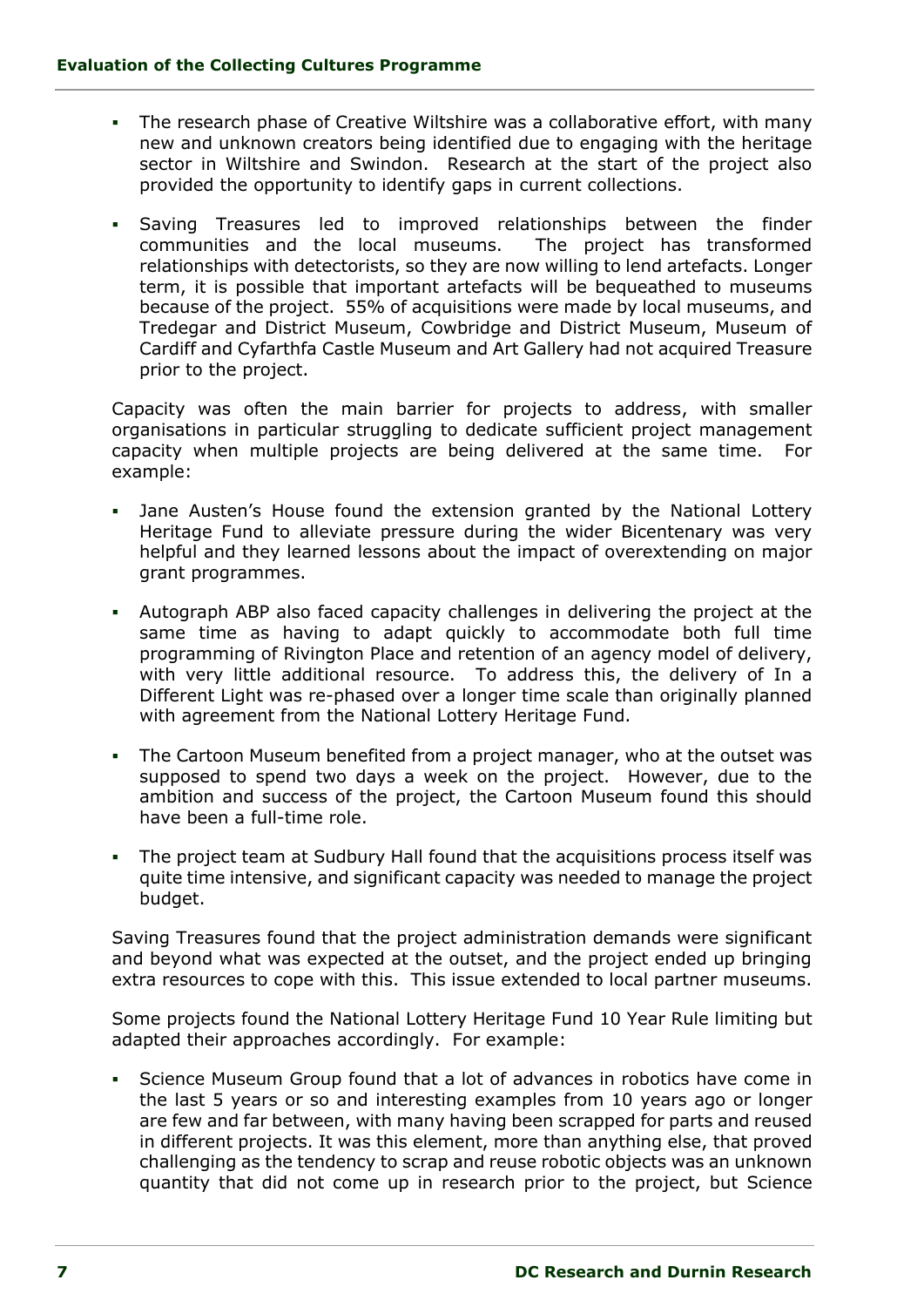Museum Group adapted by sourcing older examples of automata that would complement the exhibition on tour and would also fit into the Museum collection being established.

- Museum of London were buying from established photographers and found that they were able to enquire about older material if necessary or acquire contemporary material outside of the Collecting Cultures project. Therefore, Collecting Cultures was able to influence wider collecting through establishing Museum of London's credibility in relevant networks.
- For the International Slavery Museum, issues around contemporary/modern slavery were also part of the project, which raised potential issues around the 10-year rule for acquisitions. The museum ensured that it maintained good links and relationships with the National Lottery Heritage Fund throughout the project on this aspect.
- The 10-year rule was an issue for the National Football Museum given the widening remit and scope of the museum – especially around ensuring that diversity and women's football are well represented. These aspects are more affected by the 10-year rule given they are more recent developments for the museum.
- Creative Wiltshire wanted to capture the development process of creators, many of whom remain active in Wiltshire. On occasion NLHF's 10-year rule hindered the ability of the project to collect examples of such progression, although the five-year tenure of the project made this largely manageable.

Some projects found that contacts were willing to donate objects, making it difficult on occasion to spend the allocated money. For example, Robots was able to portion out some of the project budget to transport costs of donated goods, which enabled the team to be more open to accepting objects of interest.

By Endurance We Conquer generated renewed interest in Ernest Shackleton and the Imperial Trans-Antarctic Expedition and received many offers of donations. Many of these offers, whilst generous, did not add to the collection, and SPRI staff found the project empowered them to justify why such offers had to be rejected.

#### **Volunteering and public engagement**

The primary focus of volunteering during Beyond Documentary was the production of films about the photographers whose work the project had collected. The Museum of London organised a private view of the Beyond Documentary exhibition together with a special screening of the four volunteer-made films on the Sackler Hall screen. This was attended by staff, partners, funders, the volunteers and their families/friends and other contacts.

The volunteer element of the project, and especially the filmmaking, generated a lot of learning for Museum of London in terms of 'letting go', and allowing participants freedom to respond, giving them a platform that is not professionalised. By Endurance We Conquer helped SPRI recruit several new volunteers to help with cataloguing, archiving and supporting the Polar Museum's front of house function. Volunteers learned about the project and benefited from a supported trip to the National Maritime Museum.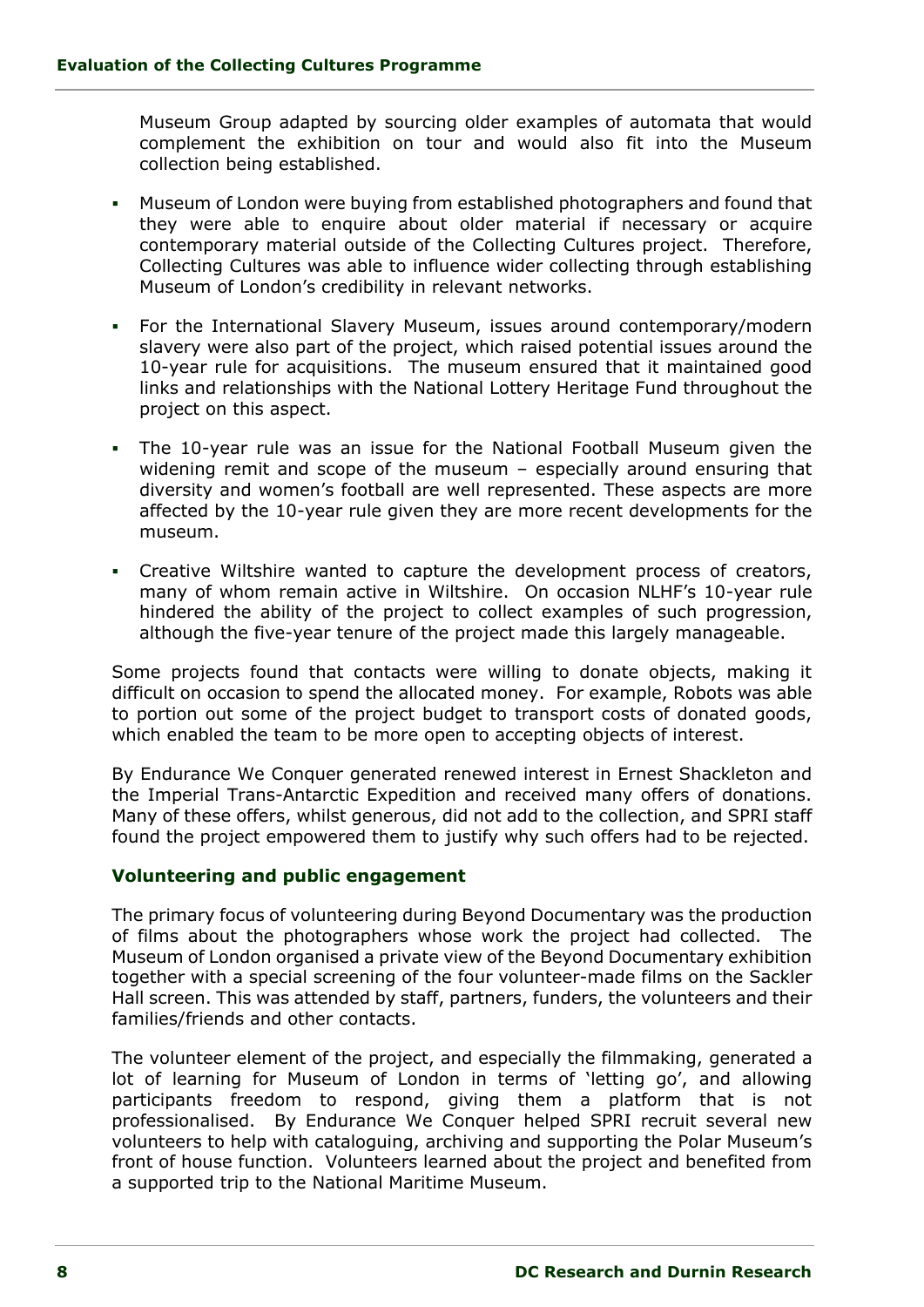Science Museum Group found that the role of volunteers and the object handling collection in the Robots project was extremely important for visitors' engagement in the exhibition. On average the volunteers would interact with 350 people on a daily basis with an approximate total of 70,000 visitors throughout the course of the Robots exhibition, with excellent feedback from visitors. As a result of the success of their work, the project's volunteers were invited to exhibit at the International Robotics Showcase in June 2017.

Projects reported some excellent examples of public engagement as a result of their projects:

- Manchester Art Gallery established 'Costume Collective', a public engagement group designed to get the feel of, and feedback from, the public. Six group sessions were attended by around 20 members, none of whom were fashion specialists, discussing a range of aspects of the project. The group had a keen interest in fashion and the history of fashion.
- Birmingham Museums Trust found that the 'messy collecting' it developed through Collecting Birmingham resulted in valuable partnerships, and whilst it might not always yield a collection, it leads to goodwill and powerful ambassadors. As a trusted partner, Birmingham Museums Trust can now teach community organisations about how to preserve, protect and develop their own collections and how to bid for money to develop them, a relationship that will reap medium to longer term benefits.
- For the People's History Museum (PHM) and the Working Class Movement Library (WCML), there were a range of headline exhibitions as well as smaller displays at both venues which used collections acquired through the project. In addition, a range of exhibitions, events and public programme activities took place throughout the project which engaged people directly with collections and subject matter associated with the project. Key exhibition examples include: 'Represent! Voices 100 Year on' at PHM; 'Disrupt? Peterloo and Protest' at PHM; 'Peterloo: news, faek news and paranoia' at WCML; and the 'Bones of Paine' procession and exhibition delivered by WCML.

#### **Exhibitions and displays**

Most projects included project specific exhibitions and displays, as well as using their Collecting Cultures supported acquisitions featuring in main displays and other exhibitions.

- Collecting Birmingham coincided with several exhibitions in Birmingham Art Gallery's main display galleries, some of which featured objects acquired as part of the project, and all of which explored themes of personal identity and community representation.
- The Beyond Documentary exhibition opened on 28th April 2018 in Museum of London's Inspiring London Gallery and the adjacent Show Space at the museum's main London Wall site. Despite including a wide range of the photography collected, it was not possible to show everything (even the Inspiring London Gallery, Museum of London's second temporary exhibition space, did not allow sufficient wall space).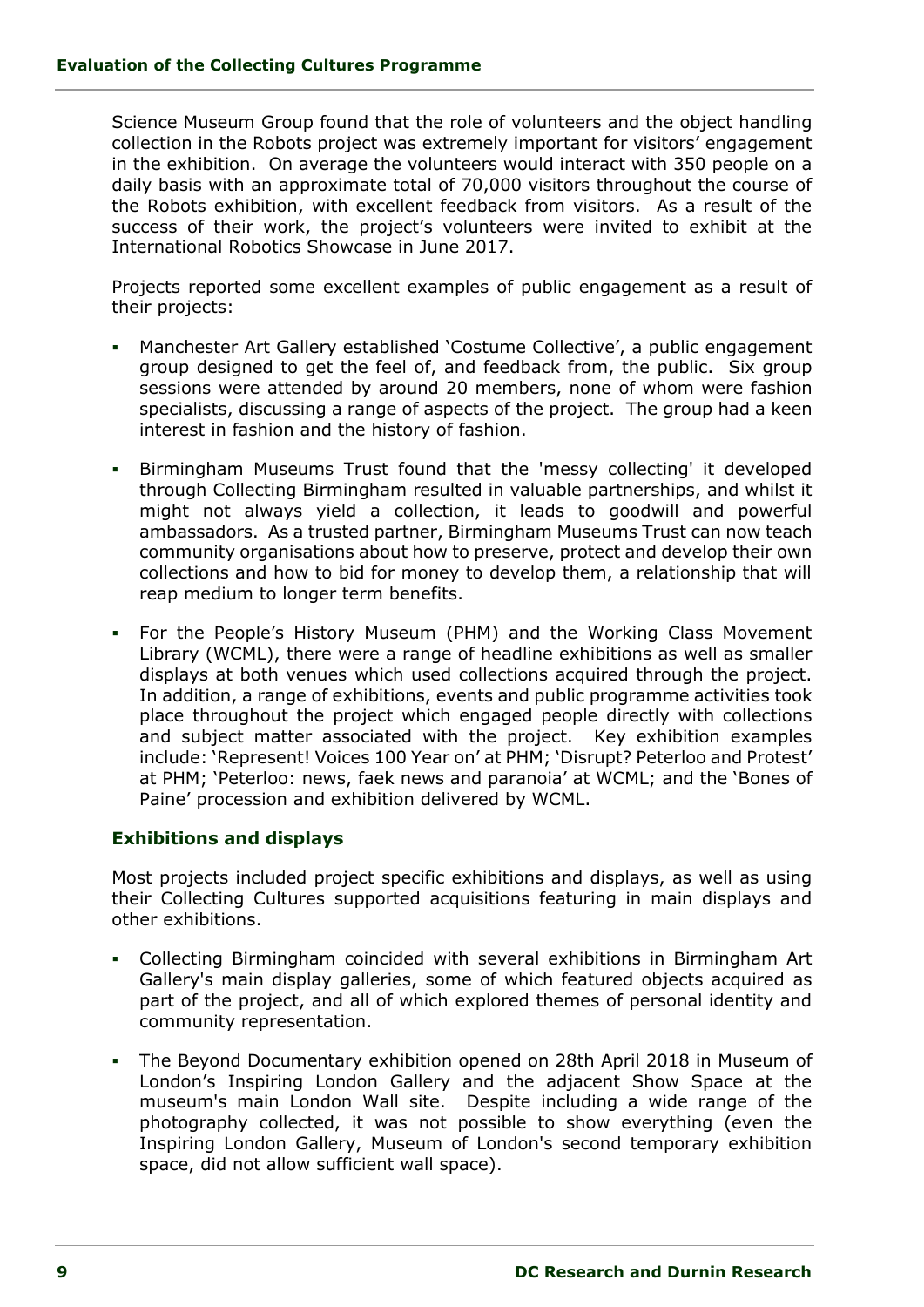- In A Different Light: New Acquisitions archive display featuring a selection of newly acquired works was exhibited at Rivington Place in late 2017, alongside a series of Think-Tank and Open House archive events.
- **•** Design and display of the Fashion Cities Africa<sup>2</sup> temporary exhibition at Brighton Museum and Art Gallery (30 April 2016 – 8 January 2017), as well as partnerships with other museums (including an Object Journeys partnership with The British Museum<sup>3</sup>).
- For the Scottish Maritime Museum (SMM), the Collecting Cultures acquisitions have been a catalyst for major events, loans and temporary exhibitions including the award-winning Illumination: Harbour Festival of Light', as well as SMM's first major art exhibition – 'George Wyllie: Paper Boat' and the launch of Lachlan Gouldie's 'Shipyard' exhibition. In addition, the main exhibition of the Collecting Cultures project was 'Maritime Perspectives' which took place from June to October 2018 and featured all of the Collecting Cultures items acquired.
- For the National Football Museum, the main exhibition from the project, entitled Football is Art, runs from April 2019 to October 2019, and uses many of the items that have been purchased through Collecting Cultures. The exhibition combines a mix of pre-existing core collection and new acquisitions from Collecting Cultures, and the exhibition showcases what has been acquired through Collecting Cultures.
- The acquisitions acquired by Seven Stories via purchases and donations through the Collecting Cultures project have been used in a range of exhibitions. There have been two major exhibitions devoted exclusively to Collecting Cultures acquisitions – Michael Morpurgo – A Lifetime in Stories (which will have toured to five other venues across the country by the end of 2019), and Where Your Wings Were with David Almond, as well as other exhibitions that have featured Collecting Cultures acquisitions.
- The International Slavery Museum currently has a display, 'Challenging histories: Collecting new artworks', which highlights some of the powerful artworks recently acquired as part of the Collecting Cultures project. This is just one example of the use of the acquired objects by the museum – other exhibitions have also featured objects as spotlights.
- The Fry Art Gallery ran successful symposiums based on the work of their project, and a two - part exhibition 'Saved for the Nation' was produced, highlighting works acquired though this project with full credits being given to NLHF support in the associated catalogues.
- The Museum of Childhood collaborated with the National Caribbean Heritage Museum<sup>4</sup> in 2018 on a special exhibition in 2018 exploring the significance and history of black dolls in childhoods, both past and present. This exhibition, entitled [Black Dolls: The Power of Representation,](https://www.nationaltrust.org.uk/sudbury-hall-and-the-national-trust-museum-of-childhood/features/black-dolls-the-power-of-representation-exhibition) included Museumand

<sup>2</sup> [https://brightonmuseums.org.uk/brighton/exhibitions-displays/brighton-museum-past](https://brightonmuseums.org.uk/brighton/exhibitions-displays/brighton-museum-past-exhibitions/past-exhibitions-2016/fashion-cities-africa/)[exhibitions/past-exhibitions-2016/fashion-cities-africa/](https://brightonmuseums.org.uk/brighton/exhibitions-displays/brighton-museum-past-exhibitions/past-exhibitions-2016/fashion-cities-africa/)

<sup>3</sup> <https://objectjourneys.britishmuseum.org/fashioning-africa/>

<sup>4</sup> Also known as Museumand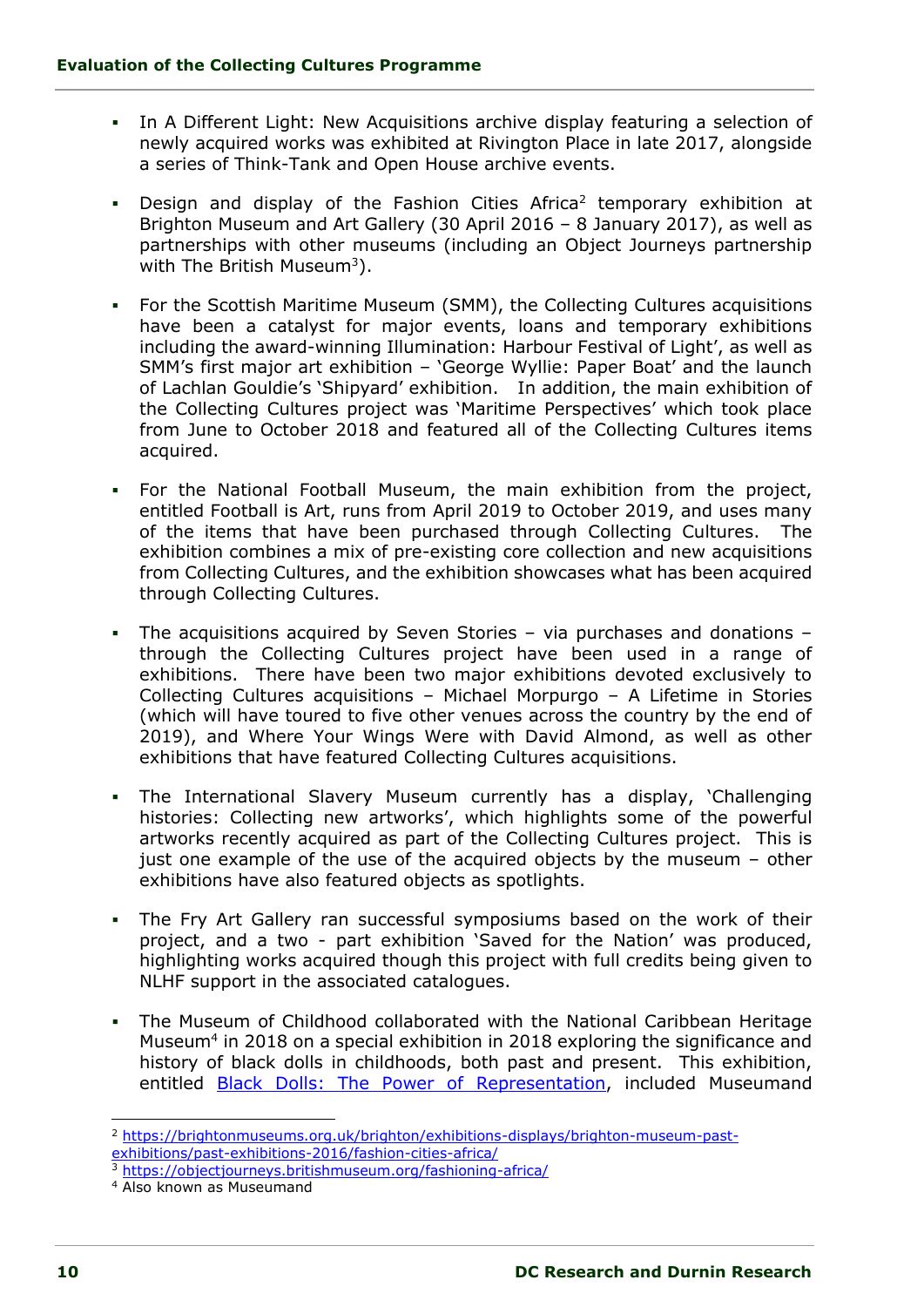bringing a selection of dolls from their collection to display alongside those at the museum, but also a wealth of cultural knowledge and stories. The Exploring Childhoods project added four new items to the Museum of Childhood's collection project in support of this collaboration.

- For ASC at the University of Glasgow, one of the key achievements was the levels of engagement achieved by the project officer through the range of engagement activities carried out. This included exhibitions, workshops, talks, family events, participation in festivals, as well as seminars and interpretative resources to promote engagement with collections, record and share knowledge of the collections and industry, and learn about the Scottish textile industry. Of particular note was the Follow the Threads exhibition that took place at The Lighthouse in Glasgow in early 2019 – which attracted more than 10,000 visitors.
- For the Fusilier Museum, a number of exhibitions at the museum that would have taken place anyway, were boosted and enhanced by the objects acquired through Collecting Cultures, where the use of the new acquisitions *"helped to tell the story better for the exhibitions"*. The objects acquired through Collecting Cultures are now in the permanent collection, and on display as part of the permanent exhibitions at the museum.
- For the Royal Armouries, a key outcome for the project is the permanent Make: Believe display, described as *"A brand new display of arms, armour and ephemera from cult and classic movies and television shows, showcasing the museum's extensive collection of arms and armour from film, television, stage and more."* Of particular note, there has been an increase in footfall, and an increase in sales in the gift shop resulting from the project, and in particular as a result of the Make: Believe display – the venue saw just over 2,500 more visits than the previous year and this is acknowledged as *"showing a significant impact the Make: Believe display and programme has had on the museum"*.

#### **Whether, and how, the projects demonstrate a step change in their collections' development.**

Royal Pavilion and Museums Brighton's world cultures collection has benefitted significantly from Fashioning Africa, both in terms of the objects and in making the museum develop deep and meaningful engagement with communities and groups that have been involved.

The Bicentenary Collections project has led to a step change in collections development at Jane Austen's House. It symbolises a return to the original Jane Austen's House museum mission, with the 'Making the Museum' exhibition highlighting the acquisitiveness of early years. This has been re-established by Collecting Cultures, and with it, increased internal and external agreement about the importance of bringing Jane Austen items into the public domain, the need for funding to support this and advocacy of professional skills.

Wolverhampton Art Gallery felt that whilst the project had not fundamentally changed its approach to collecting, it provided valuable learning opportunities, and enabled the Gallery to develop a key element of the collection and develop the skills and capability of its staff and volunteers.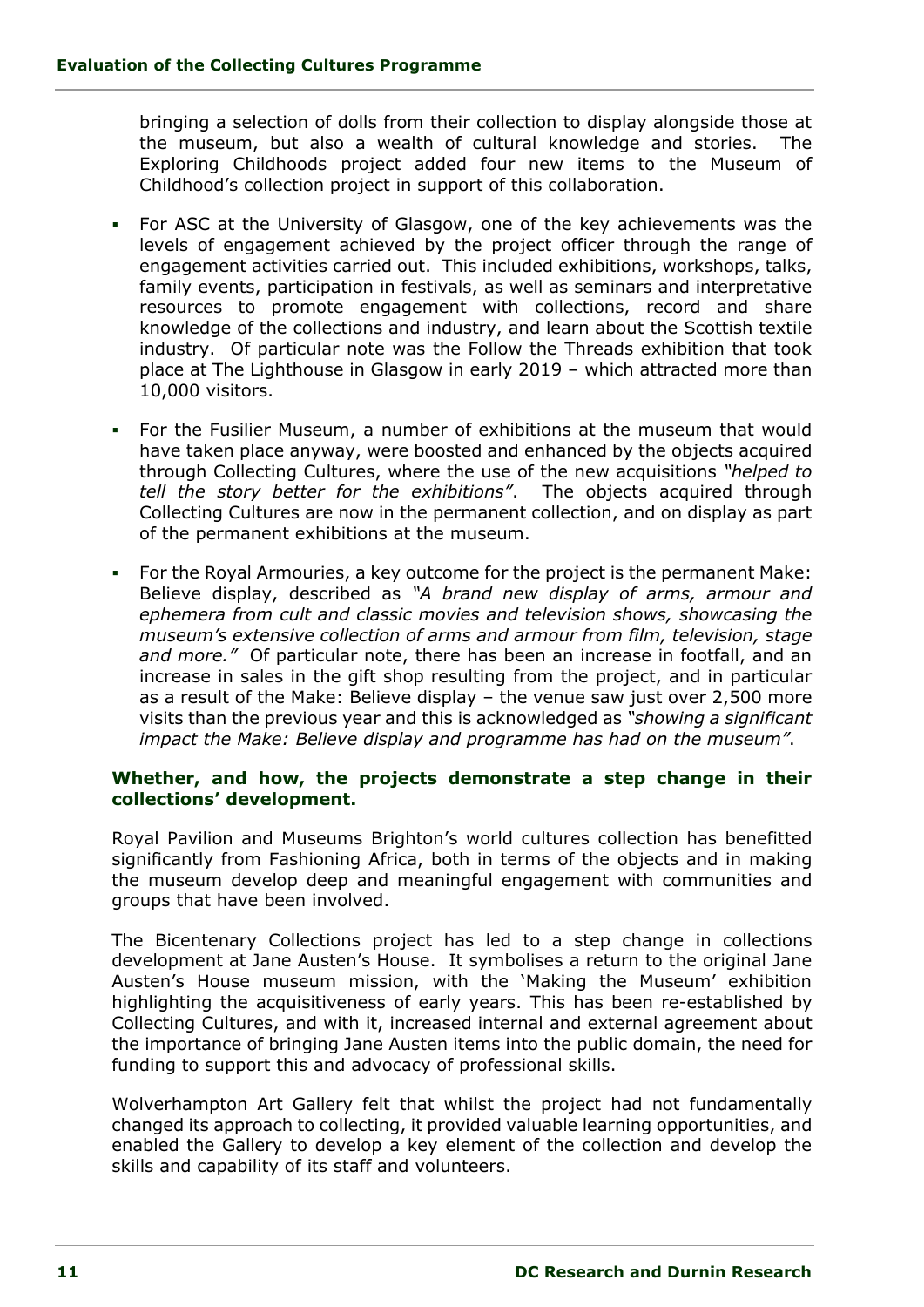The aim of Beyond Documentary was to lay down foundations for an ongoing contemporary photography collecting strand, a long-term outcome for the Museum of London. However, toward the end of the project, active collecting of contemporary photography outside Beyond Documentary by the museum has increased significantly, totalling 87 photographs by six photographers. There are still items that Museum of London would like to acquire, and the museum is also always interested in asking photographers, 'what else have you got?'. Museum of London is now a credible actor in these networks.

Science Museum Group found that whilst the Robots collection was inextricably linked with the exhibition, as the project progressed it became clear that the collection was useful and of interest to other galleries and exhibitions across the group. Whilst this realisation came late on in the project, Science Museum Group are able to use this learning in the future to ensure that acquisitions are made known across the institution and so potential objects that could do a 'double duty' are given the best chance at recognition from the start of concept through to final exhibition.

Collecting Birmingham was very challenging for Birmingham Museums Trust in its first few years and took time to find its focus, requiring a much bigger input from the Trust than had been originally envisaged. A range of benefits have emerged as a result, including, improved community and school perceptions of Birmingham Museums Trust; a review of the whole Birmingham Museums Trust collecting policy, and the importance of consulting ahead of acquiring; and wider understanding across Birmingham Museums Trust of working with communities *("hopefully it will always be like this"*).

Over the course of the project, the National Football Museum acquired a range of objects – a total of 48 at the time of the case study, 44 of which were purchases and the remaining 4 were gifts/donations. In terms of the wider role of the project for the National Football Museum, the museum has found it to be of great benefit to have a specialist on the team on the art side of the collection. The museum has also been pleased that it has been able to return loan items and objects once such items or objects have become part of the core collection through Collecting Cultures acquisitions. Collecting Cultures has been very helpful to the museum in filling gaps in the core collection.

The Scottish Maritime Museum now describe what they have as a 'tremendous collection of art' due to the Collecting Cultures project – 88 works of art were acquired – and they have the ambition to continue to develop this to further enhance the collection and address some gaps that remain. The museum regard what they have now as a 'collection of important national art' but it not yet a 'national art collection' and they plan to achieve this going forward.

There has certainly been a step change in collections at Seven Stories due to Collecting Cultures – the sheer volume of acquisitions is a clear step change in general, and especially around poetry. Whilst some of the items, collections, or archives that have been gifted may have arisen as opportunities for Seven Stories without Collecting Cultures, the museum would have struggled to act on such opportunities without the availability of Collecting Cultures funding. The acquisitions from, and the experience of, the Collecting Cultures project will also have an influence on Seven Stories collection development strategy going forward.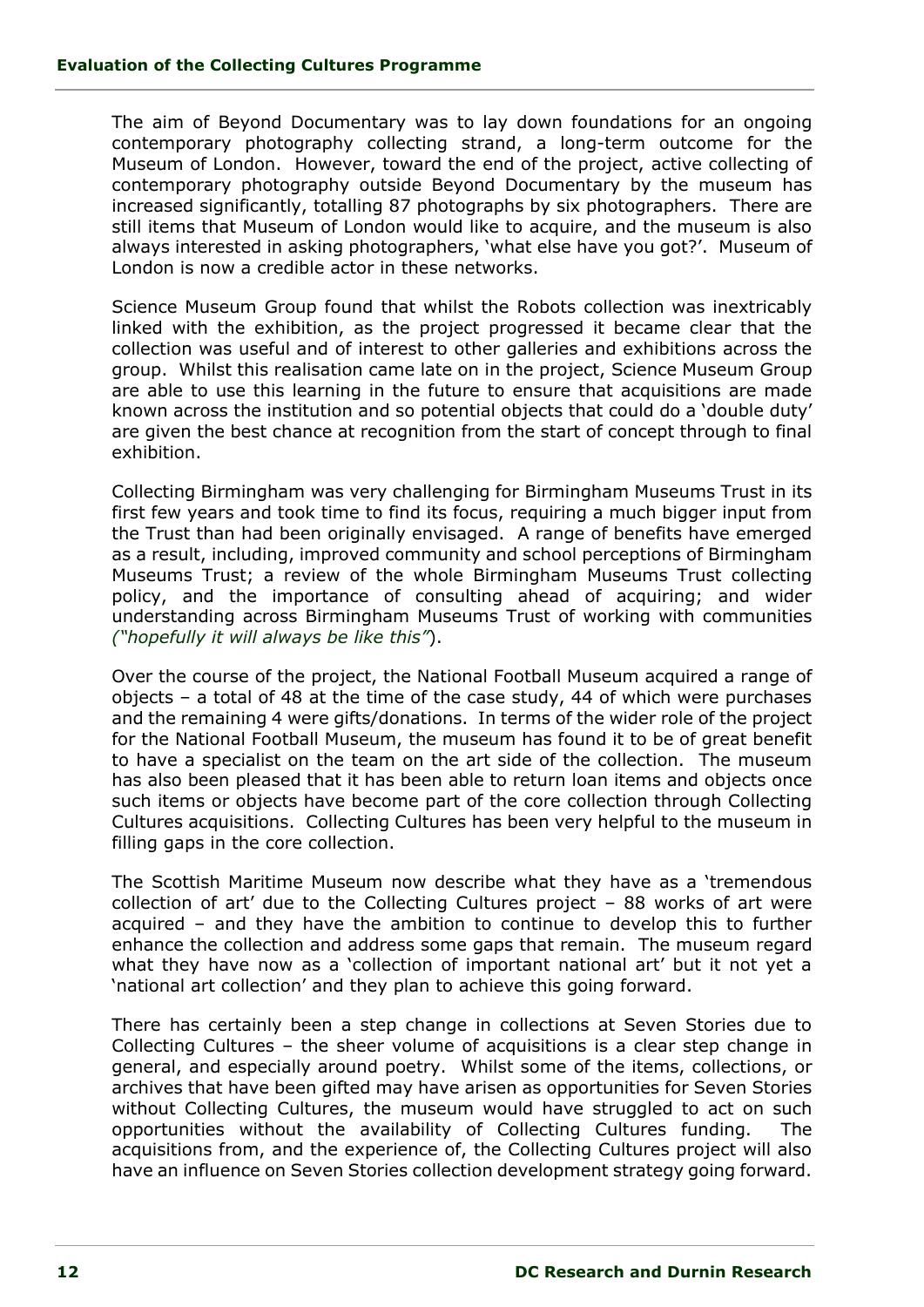In addition to the step change in collection development, there has also been a step change in collection diversification as a result of Collecting Cultures. For example, the acquisition of the Beverley Naidoo collection.

For the International Slavery Museum, Collecting Cultures provided a rare opportunity to develop the collection – both in terms of its size and its breadth. The museum has been able to acquire a *'marvellous array of interesting objects'* – in total, more than 40 objects, and for three-quarters of the objects that have been acquired, they would not have been in the market for them at all without Collecting Cultures.

The Fry Art Gallery found that their project gave trustees a renewed confidence. The Gallery is now looking to extend the Gallery and storage space available, and this has been driven in part by the success of the project in terms of raising the profile of the Fry, and also in part by the additional volume of material that needs to be stored and displayed ("there is a focus on 'getting it right' behind the scenes").

Collecting Cultures led to increased confidence in taking lessons and learning from the project to inform SPRI's collection policy, both in terms of an overall framework and highlighting areas that needed to be focused on in the future.

The Exploring Childhoods project allowed the Museum to be more adventurous, deepen relationships with community partners and seek out new audiences through expanded collections and interpretation strategies focusing on diverse aspects of the 20th and early 21st century childhoods. Exploring Childhoods has significantly influenced the next project at Sudbury, 'Children's Country House'.

As a result of Comic Creators, the expanded comic collection at The Cartoon Museum has increased the ways that it engages with the public. A comic art community has emerged around the Museum, with groups hosting events such as 'ladies do comics', a range of evening talks, and the recruitment of new volunteers.

#### **Learning activities**

Learning programmes tended to follow acquisitions for many projects (*"it's difficult to get started until stuff has been bought").* 

- Beyond Documentary included a significant volunteer and educational element, focussing particularly on engaging young people aged 16-24 through a connected project entitled 'Roots to Reckoning', which engaged participants with the museum's collection and actively involved them in the interpretation of the objects acquired. 16 to 24 is a target audience for Museum of London and a gateway for reaching other under-represented audiences. The secondary schools element of the project aimed to highlight the changes to photography in London between 1970 and the early 21st century, recording maximum feedback scores from all the teachers and support staff who were involved.
- The education and learning elements of Fashioning Africa led to participants expressing themselves and learning about identity and dual heritage, with good teacher feedback.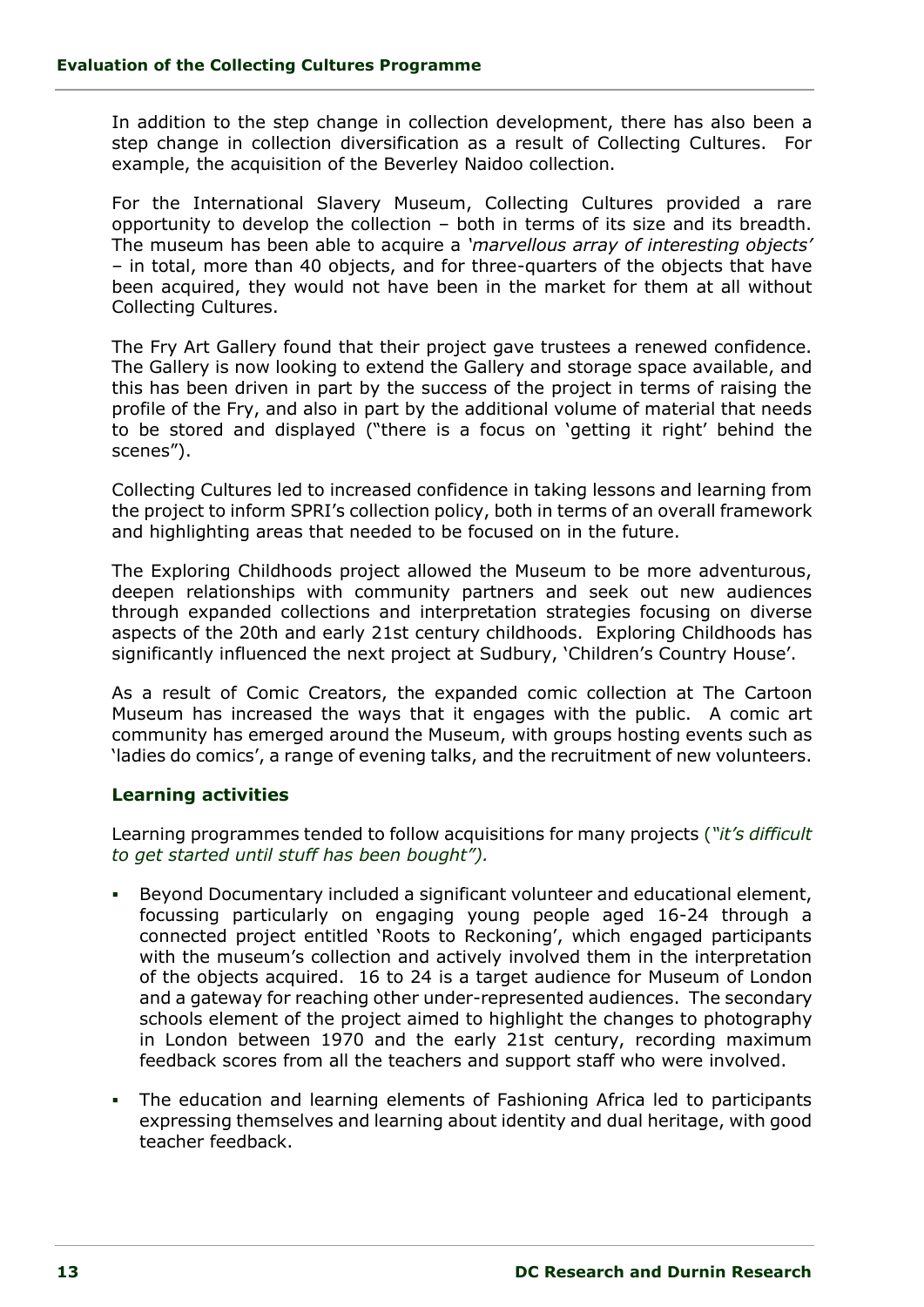Some projects reported that the learning, outreach and digital deliverables for their projects would have benefited from better definition *("these things felt like they were a bit 'box-ticky'"*)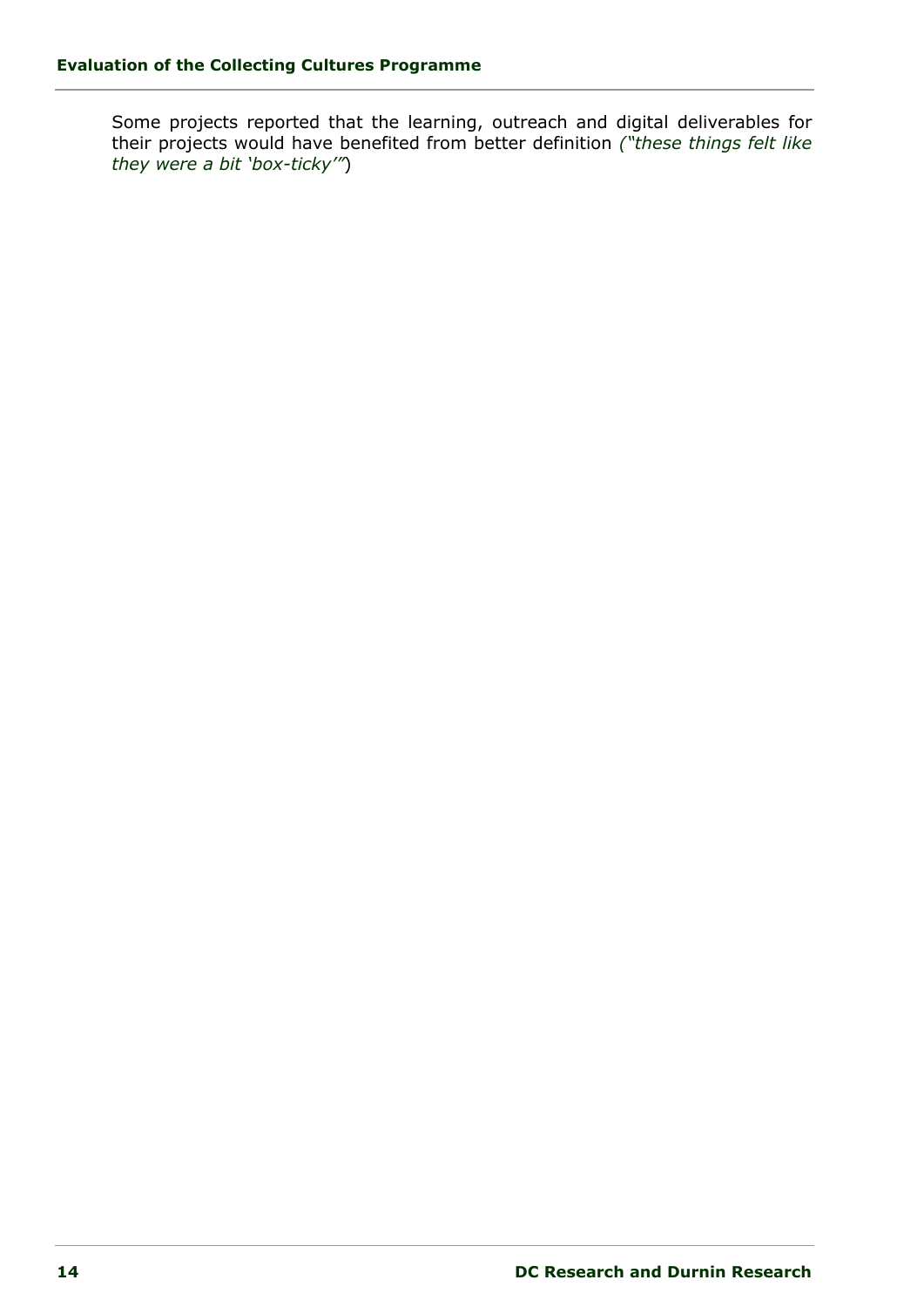#### <span id="page-15-0"></span>**3. ENHANCING THE PROFESSIONAL KNOWLEDGE AND SKILLS OF STAFF**

#### **This section sets out the ways in which Collecting Cultures projects have enhanced the professional knowledge and skills of staff working in the museums, libraries and archives.**

In terms of the degree to which projects have improved the grantee's professional knowledge and skills, projects reported a range of experiences:

- Museum of London found the markets they were operating in to be quite volatile, so in the initial stages it was important to understand this market and build on existing networks. Over time, the project was able to navigate the market with greater confidence.
- Jane Austen's House reported that a range of trainees, staff and volunteers have gained new skills because of the project. All benefitted from enhanced subject knowledge, knowledge of acquisition processes, Cohort Meetings (Jane Austen's House took a number of staff members to cohort meetings), MODES training and collections management skills.
- **From Catwalk to High Street highlighted issues concerning mounting costumes.** To address this, Manchester Art Gallery identified a need for a 'tool kit' to help display costumes and accessories in an innovative and practical way, which can be used for all display projects.
- Through its Robots project, Science Museum Group have learnt how to better tailor the public programming offer for future exhibitions. For example, its 'lates' offer proved a great testing ground for several new activity formats and areas of the Museum not previously used (for example 'soapbox debates' and the new lecture theatre in Wonderlab. Since the Robots Lates events, both these activities and areas have been adapted and used for other thematic late openings.
- There was suspicion of the Artists of the Black Movement in Britain 1979-1984 from some artists, who for many years had been ignored by institutions and funding bodies. Some did not want to be labelled as 'Black Artists', with others also being very focussed on current works, and reluctant to revisit the past. Most knew each other well, and Wolverhampton Art Gallery found they had to build positive relationships with the artists over a long period of time.
- For staff at the Scottish Maritime Museum, at the individual level, staff have developed fundraising experience, general experience in collections development, enhanced existing and developed new networks and – one of the key aspects has been – the development of negotiation skills. In addition, staff report that they have developed empathy through seeing the process of collecting from the artists' perspectives.
- At the National Football Museum, skills development and training has included the project manager giving a talk at a sporting heritage network conference in Liverpool – which enhanced their experience around this, as well as completing the 'Navigating the Art Market' course run by the Art Fund/Sothebys.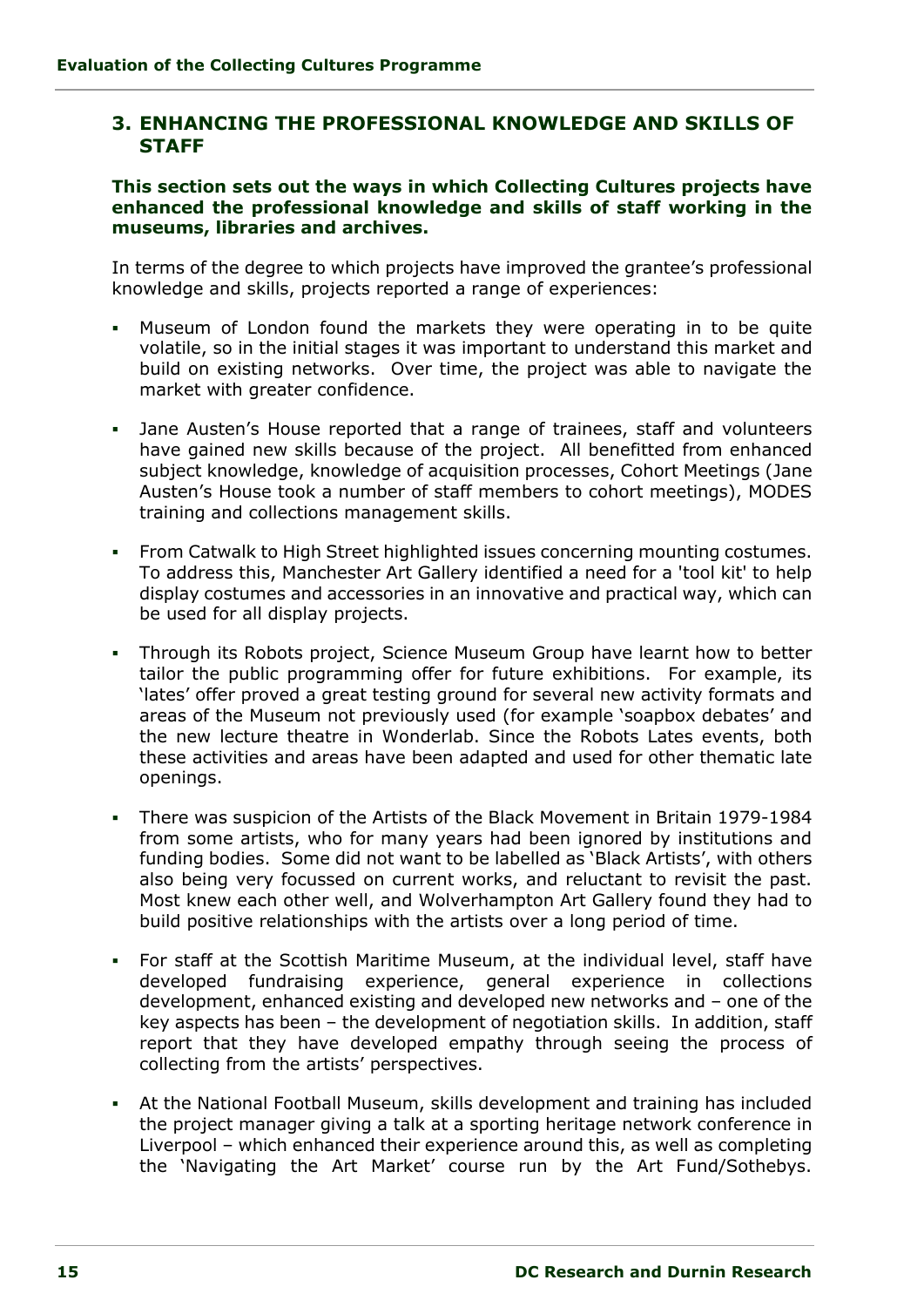Negotiating skills have improved for the project manager through the project – and on occasion they have been able to use the justification of spending the National Lottery Heritage Fund monies as a reason to try and push the price down on particular items – asking for a 'museum discount' with some successes.

- At Seven Stories, there was notable skills and knowledge development for the staff involved in the project especially around acquisitions and purchasing. Through the project, staff at Seven Stories developed links with an expert in manuscript valuation and a specialist and dealer in rare books and working with such experts helped to increase the confidence of staff, increase their willingness and ability to negotiate and make them more likely to stand their ground in such negotiations.
- Staff at the Museum of Childhood now have an enhanced knowledge of the collection, and there is a much clearer understanding of what and how to collect, and a tacit acknowledgement that strategic collecting requires patience. As a result of the project, the Museum increasingly makes strategic collecting decisions autonomously. The National Trust has employed a plastics specialist because of the project, following training provided by Museum Development East Midlands.
- A legacy for the Royal Armouries has been around enabling visitors to be involved in handling the collection – and Collecting Cultures helped with this for the arms and armouries collection. The ability to provide activities where visitors can handle the collection is a key benefit – and there was notable training with the team on this, and it provided a good learning opportunity.

SPRI has developed new and existing external relationships with auction houses and collectors, and with the descendants of those involved in the Shackleton expedition. The institute found that as Shackleton-related items passed through generations, owners felt a diminishing sense of attachment as any familial connection with the expedition was diluted. This meant owners were more likely to view items as assets rather than treasured possessions.

Birmingham Museums Trust found that having a collecting structure limited by theme and geography helped the team to focus discussions whilst still having an ability to be flexible, essential given the timescale and staff capacity for the project. Over the duration of the project, the Collecting Birmingham team learnt when to stop one thematic approach and begin another.

Comic Creators made a significant contribution to the development of knowledge and skills in both staff and volunteers at The Cartoon Museum. The experience gained from Comic Creators gave staff at the museum the confidence to fully plan and curate the 2000AD 'Future Shock' exhibition at the Museum in 2017 and develop the permanent comic art displays in the new museum.

Autograph ABP had to navigate the issue of rights and licensing, with artists often being reluctant to sign away the rights to their work, typically asking, *"what is going to happen with my images?"*. The National Lottery Heritage Fund recommended the offer of Creative Commons licensing as an alternative to licensing under copyright, but Autograph ABP found this problematic in terms of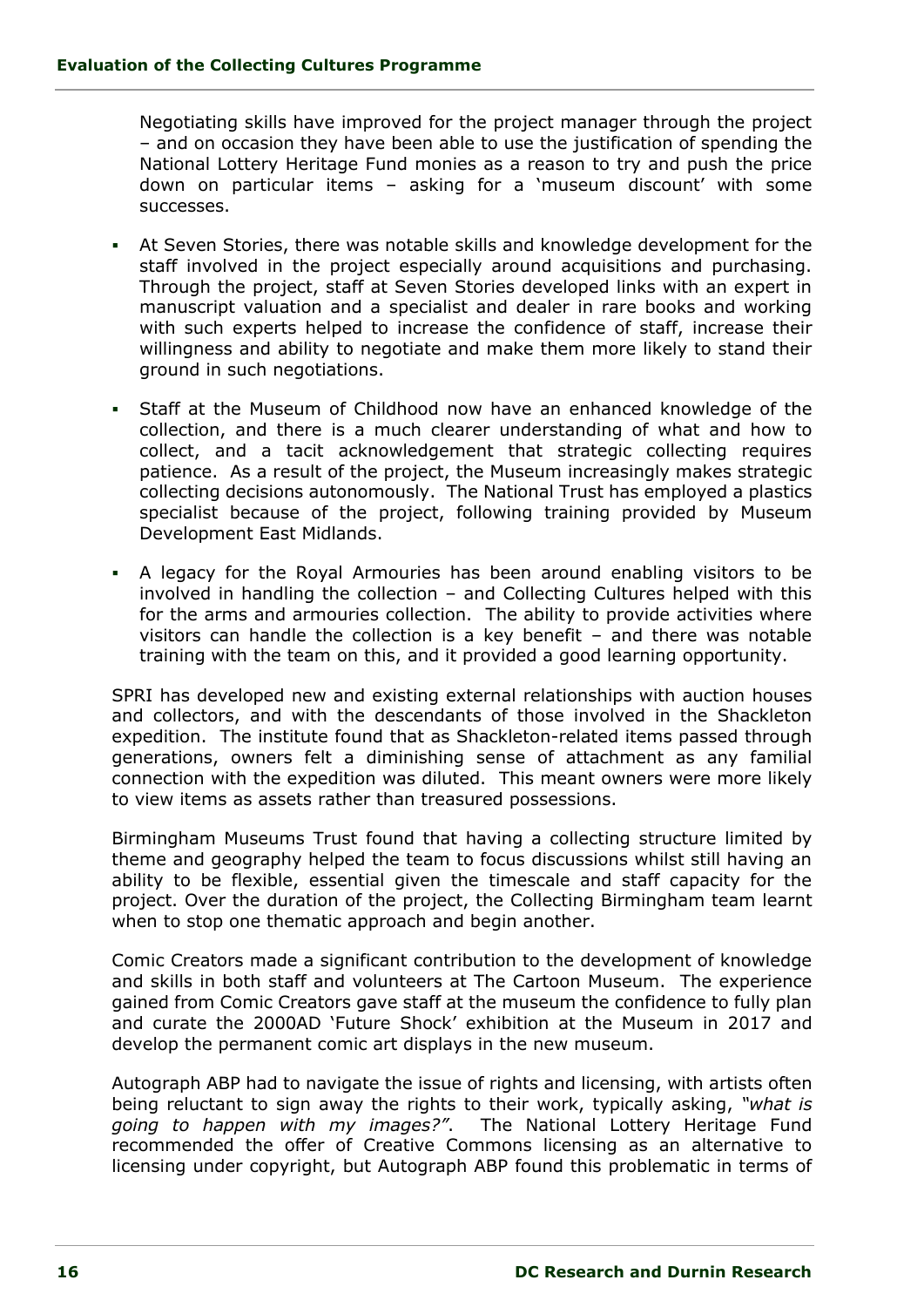achieving satisfactory protection in the specific context of photography, and indeed, Autograph ABP staff consistently found that contributing photographers refused to agree to Creative Commons licensing.

To address this, specific licences to allow reproduction for such purposes as education or publication by Autograph ABP were arranged, widening the potential scope of the collection, without infringing on the future rights of the contributors.

Several projects found that building relationships with dealers, collectors and artists was more effective and efficient than bidding at auction. For example:

- Creative Wiltshire soon found it was better to deal directly with dealers and artists, as there was less risk, and negotiations often benefited from dialogue and investment of time in developing relationships.
- SPRI found that acquiring at auctions was problematic, and a time-consuming, stressful, and demoralising process for staff. Typically items were sold at high prices with the project losing out ("a lot of work for not a lot of gain"). The project found much greater success through developing networks with collectors and dealers.

#### **Ethics and community relationships**

The origins of the Fashioning Africa project came from work with the BME Heritage Network (a collective of local arts and heritage enthusiasts that was established in 2015) looking at perceptions of Royal Pavilion and Museums Brighton, and how its world cultures collections had been created. This Designated Collection, which runs to the 1950s, is in essence a colonial collection.

The Fashioning Africa Collection Panel was very keen to make decisions about collecting and influence the senior leadership team. Fashioning Africa relied significantly on the Collecting Panel - it set the agenda for the project and supported collecting, bridge building, and relationships.

Birmingham Museums Trust discovered the importance of using the voices of the creator or depositor or the community to tell the stories associated with the objects where possible. Sometimes participants might be the story, or they might help shape the story – for example the community participants who selected the Vanley Burke images that seemed most relevant.

Saving Treasure; Telling Stories had greater engagement and reach in Wales than had been anticipated and worked with communities and places ("The project formed the right partnerships with the right people"). The three main project partners worked well together, and the relationships built between Amgueddfa Cymru and local museums across Wales are expected to become a long-term legacy of the project.

Wolverhampton Art Gallery's approach to community engagement was very fluid, with no restrictions in place as to who should come and how regularly they should attend sessions.

Beyond Documentary led to Museum of London learning about how best to engage with photographers, who could sometimes be hard to pin down (something similar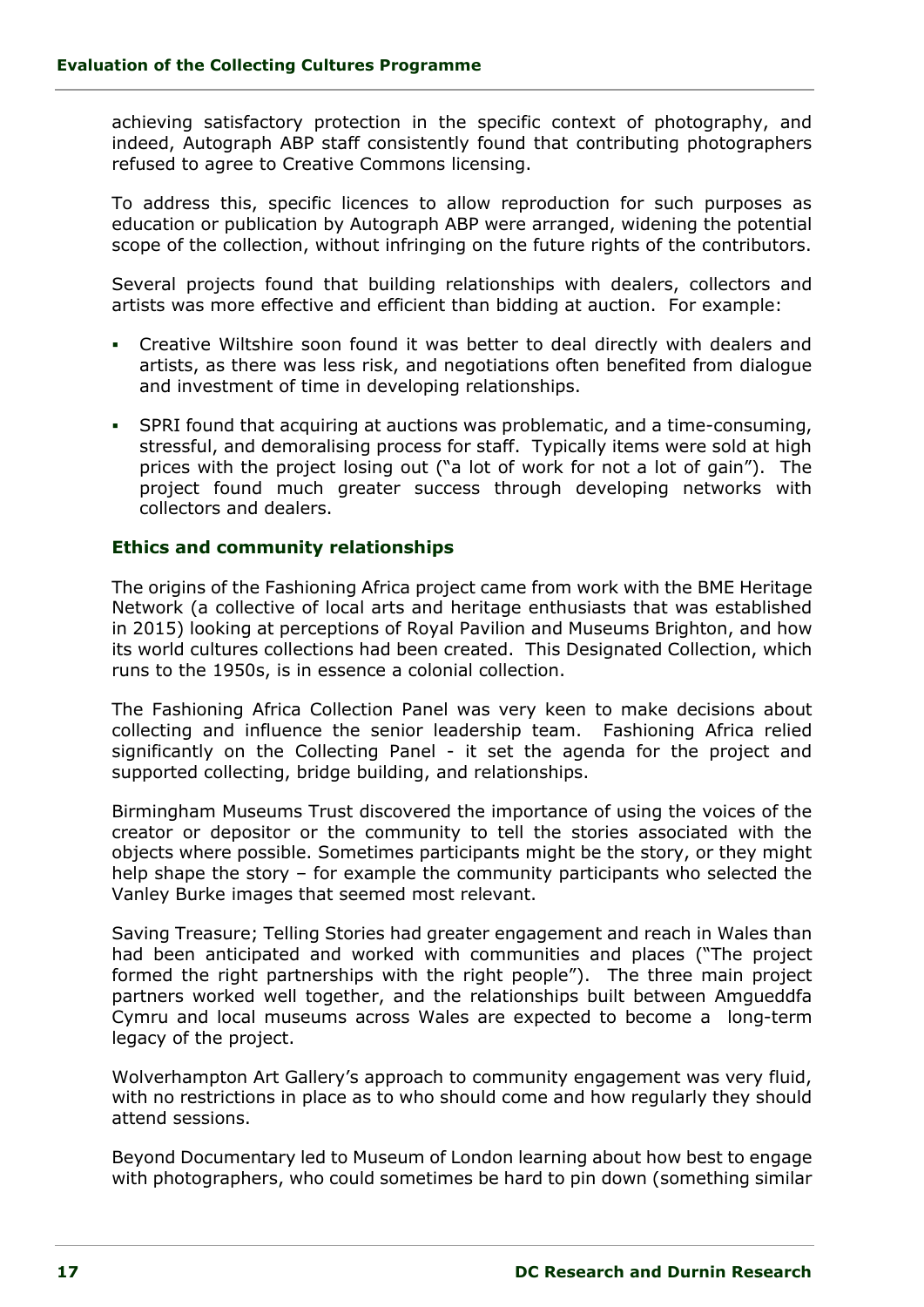projects have also reported). Additionally, London photographers are much more aware of the interest in, and value of their work, in recent years (as a result of a number of projects, including those supported by the current and previous Collecting Cultures programme).

Relationship building with artists was a key challenge for In a Different Light, working with a generation of artists who have a history of poor treatment, recurrent experience of institutional racism and who enjoyed little professional development opportunity themselves. Securing works for the archive took a great deal of delicate communication effort to build confidence in the motives and the professional intentions of ABP.

To address this, artists contracts were as simply designed as possible, and senior staff capacity at Autograph ABP was used to build confidence with artists, enabling purchases to be made from artists and estates otherwise unobtainable. In some cases, Autograph ABP engaged a third-party negotiator in some acquisitions as a necessary and cost-effective way to proceed with some of the identified photographers, with whom relationships were already established. Having gone through this process Autograph ABP is well regarded in terms of its standing with artists, and confident that it would now be able to successfully manage this process in house.

In a similar vein, Fashioning Africa consultees felt that the cultural value of items, particularly in terms of precious personal items that required 'trust dialogue', were often not reflected in the price, and key members of the Collecting Panel were able to reassure and broker relationships. Fashioning Africa was collecting in new markets, and therefore felt a moral responsibility to set reasonable prices.

Wolverhampton Art Gallery found that there was suspicion of the project from some artists, who for many years the had been ignored by institutions and funding bodies. Some did not want to be labelled as 'Black Artists', with others also being very focussed on current works, and reluctant to revisit the past. Most knew each other well, and Wolverhampton Art Gallery found it they had to build positive relationships with the artists over a long period of time.

Other projects that were acquiring unique items or new markets reported that valuation of potential acquisitions could often be difficult. Manchester Art Gallery often used independent curatorial valuations, which it was able to get quickly to enable it to respond to opportunities.

There is a community of active collectors interested in Shackleton and the Imperial Trans-Antarctic Expedition, and as a publicly funded institution SPRI felt a duty to follow ethical guidelines, and not to disclose which materials it was interested in acquiring. Whilst this approach helped avoid artificially inflating prices, it could become problematic if the SPRI unwittingly found itself bidding against (i) another public institution such as the National Maritime Museum, or (ii) private collectors who might ultimately intend to donate or lend the item to the SPRI.

The current process for the Collecting Cultures projects is that for material over £5,000, organisations must obtain valuations. One project suggested that this could usefully be raised to £10,000 for any future programmes to help mitigate issues such as items selling for slightly over the valuation but still being a relatively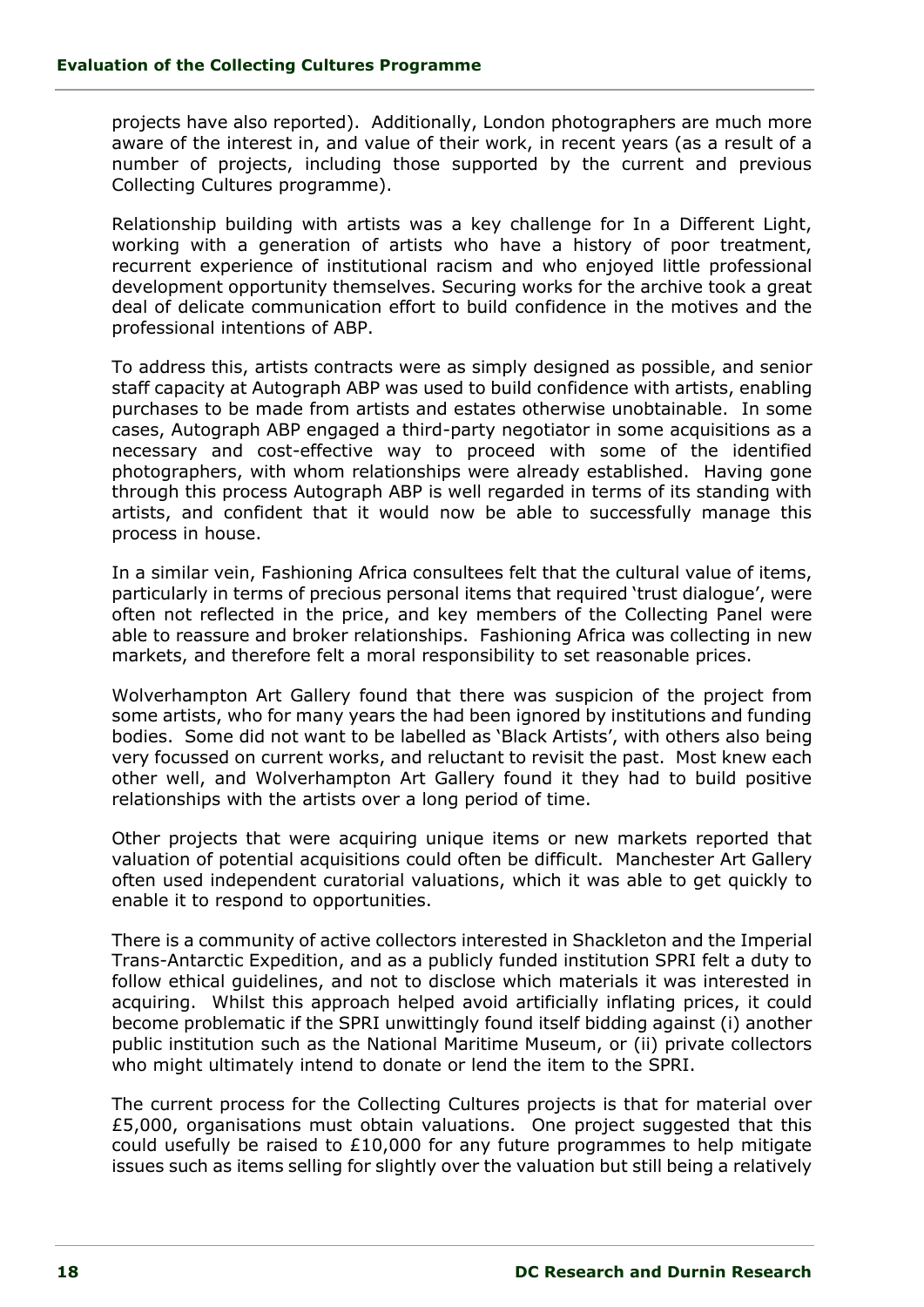low budget item, and the timeframe for getting a valuation resulting in not being able to bid for an item.

#### **The impact of the project/programme on the grantee organisation, project partners and/or stakeholders and the wider community.**

The Robots project proved an ideal test bed for digitisation techniques used in a wider roll out of the Science Museum's Collections Online. The digital department were able to confirm best practice and equipment for capturing heritage objects and establishing a catalogue framework. These techniques will be used as the remainder of the collections are digitised and catalogued.

Collecting Birmingham enabled Birmingham Museums to forge new relationships including links with the city's Somalian Muslim community. Through this new connection the Trust became the first UK museum to purchase of a Xeedho, the ceremonial vessel a Somalian bride receives and unwraps as part of her wedding rites.

Artists of the Black Movement in Britain 1979-1984 was very significant terms of the credibility of Wolverhampton Art Gallery, putting it in a very strong position for future funding bids, with the project securing Arts Council England national portfolio status to further develop the Black Artists work.

Royal Pavilion and Museums Brighton regard the Collecting Panel approach as good practice in all future collections' projects and is currently being used on a project focussing on LGBTQ+ collecting and engagement [\(Queer Looks\)](https://brightonmuseums.org.uk/brighton/exhibitions-displays/queer-looks/).

Beyond Documentary has influenced Museum of London in terms of its future approach to acquiring, and its collections approach more generally as it plans for relocation. This includes discussions about what collections will be used for, how they speak to audiences and engage people. It has focussed thinking around more proactively and strategically developing Museum of London's overall collection, and has significantly improved networks in London with photographers, dealers and collectors of documentary photography.

For the Royal Armouries, Collecting Cultures helped to strengthen the links and networks with those working in the industry. Contact with various individuals and organisations (e.g. Larry Zanoff from Independent Studio Services) did exist prior to the project, but Collecting Cultures helped to strengthen these links, and gave the opportunity for the staff involved to get to know people in the industry better through the project.

For the International Slavery Museum, an example of the mainstreaming impacts of Collecting Cultures is the better engagement between registrars and the collections team and other parts of the organisation. This is helped by the fact that Collecting Cultures was discussed regularly at museum team meetings and as such, the project was a trigger for cross-departmental working across the organisation.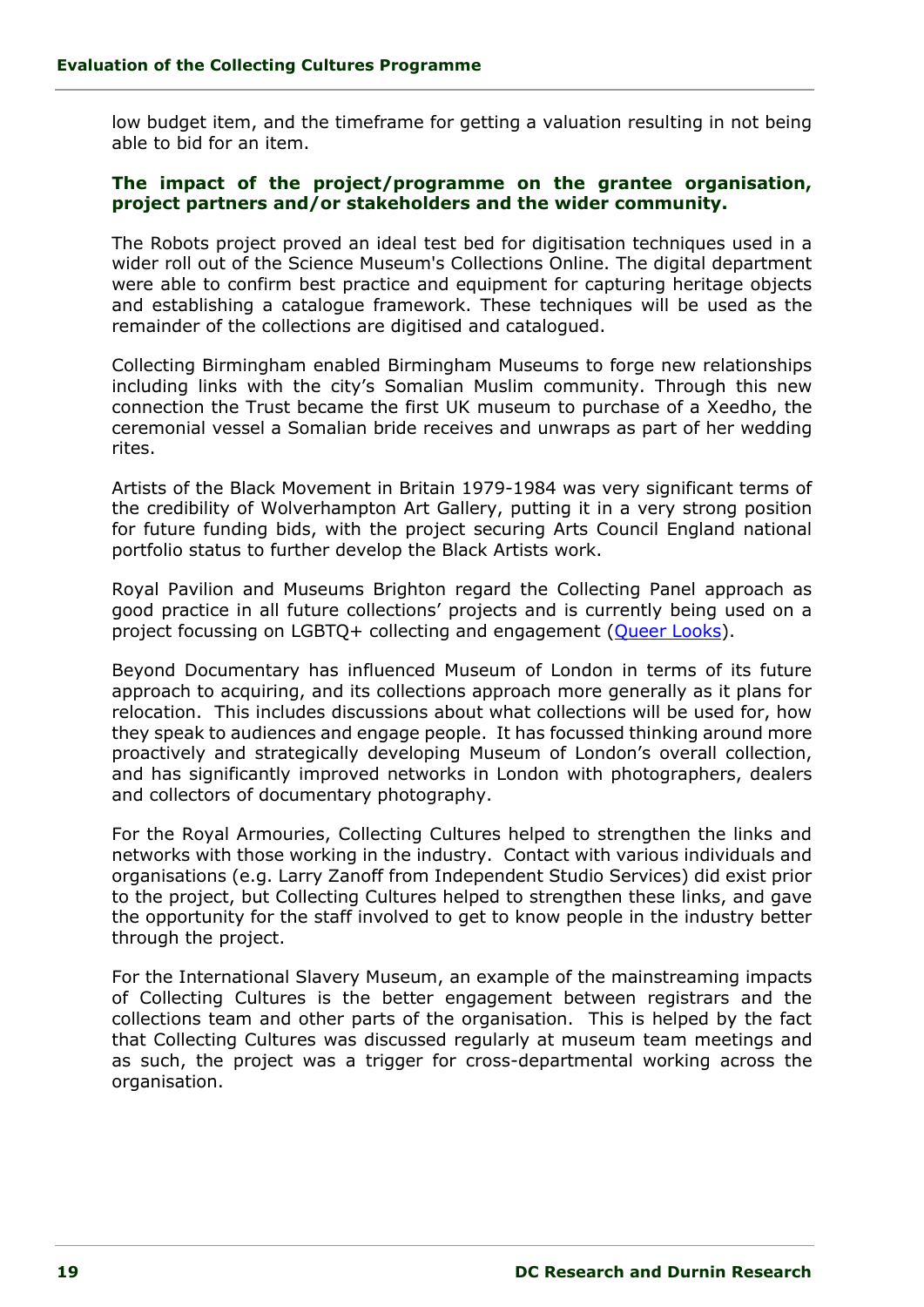#### <span id="page-20-0"></span>**4. STRATEGIC COLLECTING PROGRAMMES SUPPORTING RESILIENCE**

**This section examines how the projects have used strategic collecting programmes to support the funded museums, libraries and archives to increase resilience as an organisation.**

#### **How strategic collecting through Collecting Cultures has impacted on overall collections development.**

As a result of Collecting Cultures, Jane Austen's House have developed a collections policy with a clear 'cut-off date', which is not to collect anything connected with people Jane Austen herself did not know and rationalise objects it owns that do not comply. As a result, the Trust can now communicate clearly that they not able to accept everything related to the Austen family, nor wish to purse such purchases, nor able to hold such material on loan indefinitely.

Birmingham Museums Trust felt that the 'step change' in community involvement has led to a more complex approach to collecting and collections, but the Trust felt it is more meaningful, more confident, and results in collections that people are more likely to want to see.

Museum of London is beginning work on 'Curating London'5, a four-year contemporary collecting programme, curating the city today with funding from Arts Council England, engaging young people in collecting. Beyond Documentary has had a significant influence on this project through bringing in people from noncuratorial backgrounds to curate and experiment.

From Catwalk to High Street provided Manchester Art Gallery with unique opportunities to raise their profile as a collecting organisation, and influence collecting in their sector. The project gave Manchester Art Gallery the ability to train up a small, dedicated volunteer team that will continue to support the collection. These volunteers did a lot of hours on the project, predominantly specialist sewers with very highly developed skills.

A key organisational impact of Jane Austen's House's project has been the understanding by trustees that appropriate staff was vital for the museum and has put in place a revised team structure to ensure the organisation is resilient and sustainable.

Jane Austen's House also reported a significant shift in its relationship with the Jane Austen Society as a result of Collecting Cultures. The House has a large number of loans from both the Jane Austen Society and also from members of the Austen family, and as a result of the project now operate on a presumption to acquire not borrow, and to work to convert loans to the trust to gifts where possible. As a result, the Society recently agreed to donate their loans to the trust, and now direct all collections enquiries to Jane Austen's House.

Wolverhampton Art Gallery felt that whilst the project had not fundamentally changed its approach to collecting, it provided valuable learning opportunities, and enabled the Gallery to develop a key element of the collection and develop the

<sup>5</sup> <https://www.museumoflondon.org.uk/about-us/curating-london>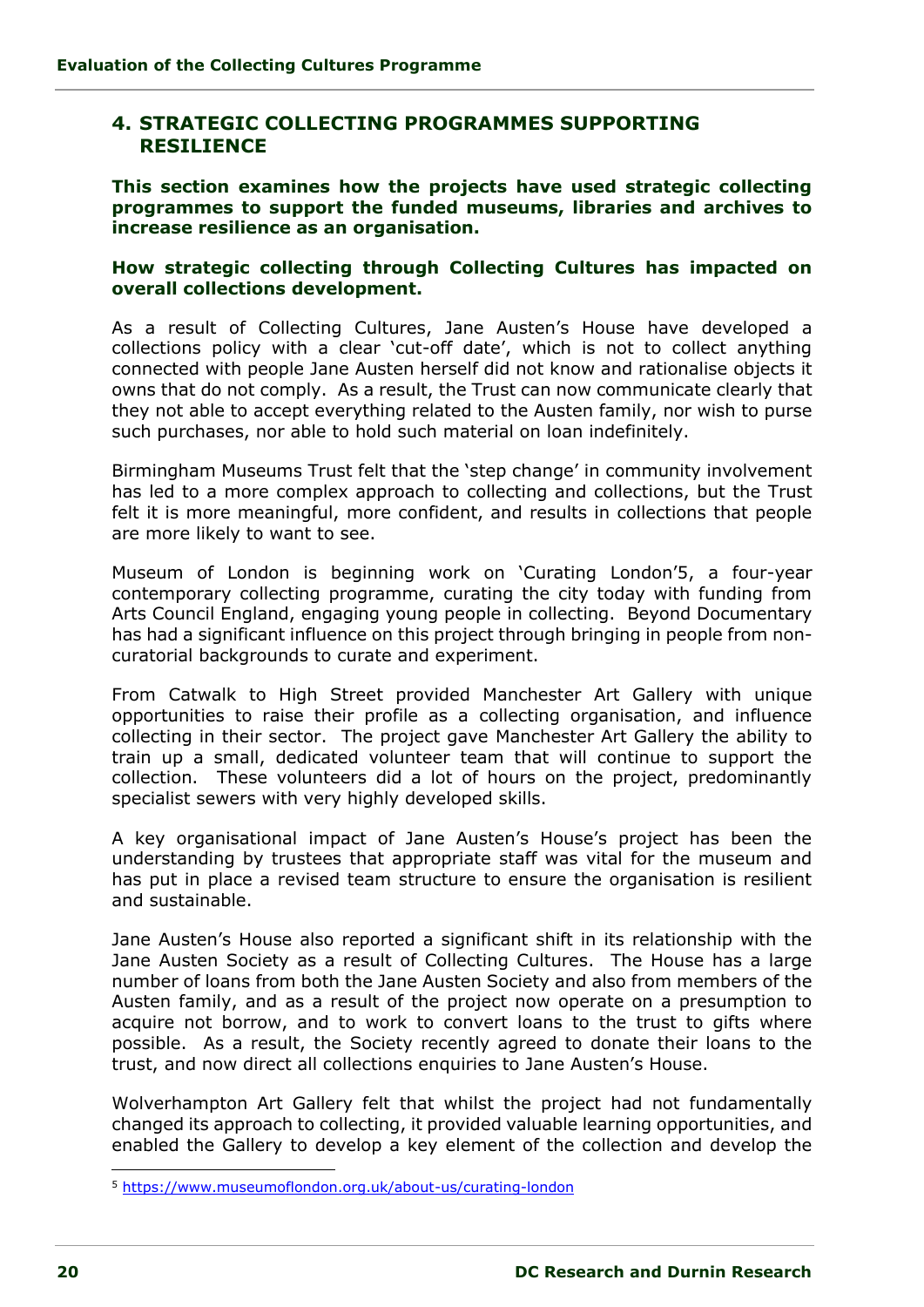skills and capability of its staff and volunteers. The project was completed in a much shorter timescale than the other projects in the programme, providing the project with focus, and making it straightforward to manage.

In retrospect, SPRI felt By Endurance We Conquer would have benefited from engaging much earlier with owners of items on long term loan to the Institute, as there were notable successes in converting loans to donations towards the end of the project, including one occasion when the Institute's request to buy an item prompted the offer of a donation.

The scope of the collection developed through Comic Creators caused a challenge for storage and accessioning for reasons of staff and storage capacity at the Cartoon Museum. This has created a post-project legacy of an accessioning project, which the Museum aims to deliver through creating new volunteering opportunities.

A key early task for the Archives and Special Collections Team at the University of Glasgow was the development of an Acquisitions Framework, which was used to help inform the implementation of the project. This was a notable achievement for the project given the influence the framework has had on the strategic thinking of ASC in terms of collections management. The Acquisitions Framework is regarded as a good impact from the project and provides a lasting legacy.

The Royal Armouries report that arms and armoury in popular culture is now a more established part of the collections policy at the Royal Armouries – and Collecting Cultures helped with this.

#### **Use of Collecting Cultures to lever in additional funding from elsewhere (such as PRISM or the Purchase Grant Fund).**

Several projects have successfully levered additional funding from a number of sources to support their Collecting Cultures project:

- Manchester Art Gallery secured a grant of  $£24,000$  from the Purchase Grant Fund towards the acquisition of a Schiaparelli garment.
- Jane Austen's House's Bicentenary Project levered additional resources from Friends of the National Libraries, the Jane Austen Society's North American Branch and over £10,000 in individual giving to support the purchase of the Cassandra Austen letter, as well as further donations and discounts from dealers (which Jane Austen's House felt was effectively match funding), and pledges of funding from Leche Trust, Friends of the National Libraries and the Purchase Grant Fund for another purchase that was unsuccessful.
- The Robots project was able to secure funding from the Wolfson Foundation for engagement work with people with autism, and from the Royal Academy of Engineering to support logistics and programming elements connected to the project. The Robots exhibition marked Science Museum Group's first foray into the world of Kickstarter, successfully crowdfunding the (re)creation of Eric, the UK's first ever robot.
- Museum of London successfully applied to the Art Fund and the ACE/V&A Purchase Grant Fund for acquisition funds. As a result, the Purchase Grant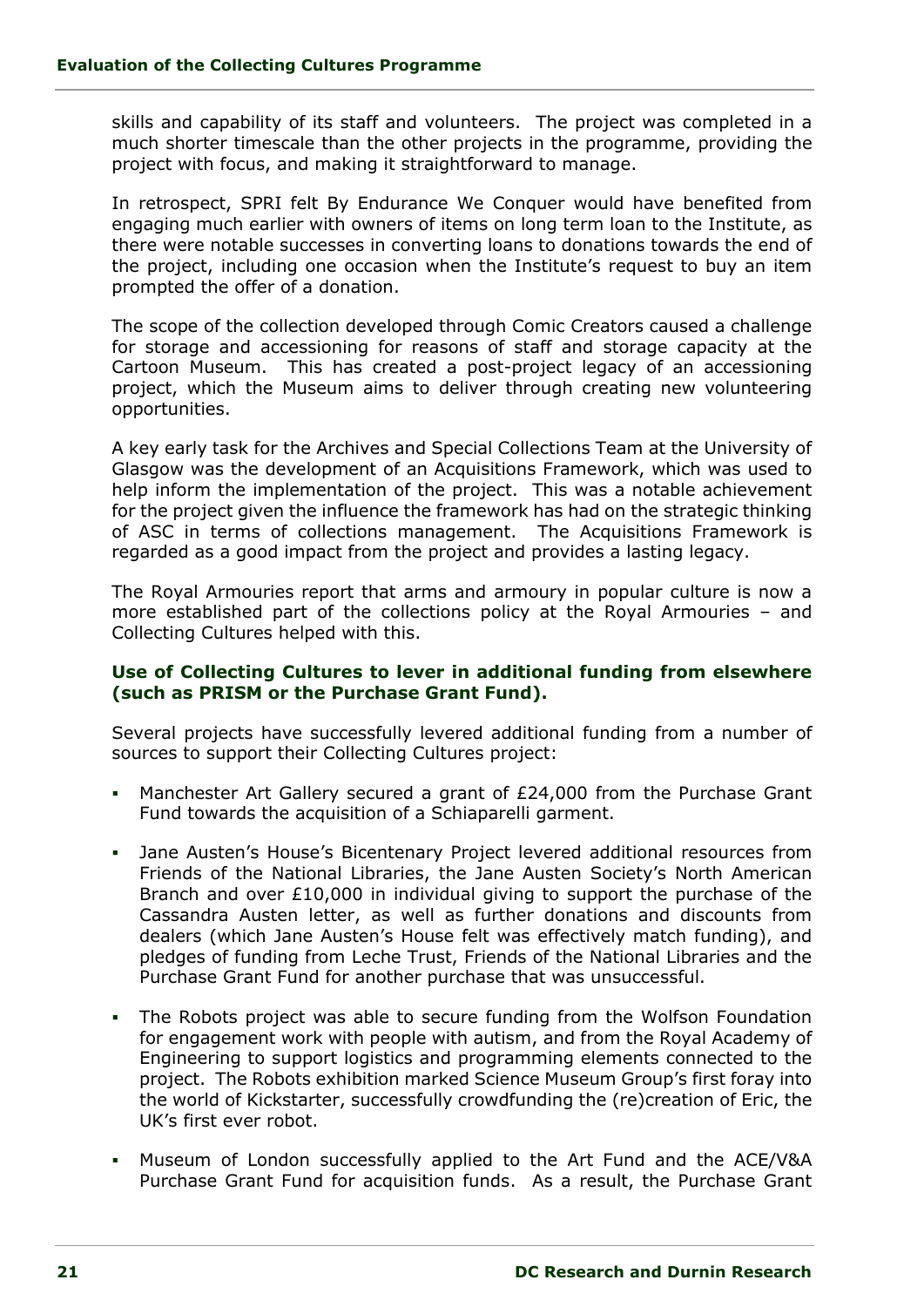Fund were able to provide a total of £15,000, and the Art Fund £20,000 towards acquisitions. In addition, Museum of London also contributed over £20,000.

- Funding from James Green Charitable Trust, combined with an additional allocation from Arts Council England's award to grant 'Major Partner Museum' status to the Royal Pavilion and Museums for 2015-2018, enabled the temporary exhibition 'Fashion Cities Africa' (Brighton Museum and Art Gallery, 30 April 2016 – 8 January 2017) to be developed and displayed as one of the most important public-facing elements of the Fashioning Africa project.
- Wolverhampton Art Gallery secured additional funds from Wolverhampton City Council (£31,785); Friends of Wolverhampton Art Gallery (£26,500); Art Fund (£14,080); and the V&A Purchase Grant Fund (£11,250).
- Alongside the funding from Collecting Cultures, Scottish Maritime Museum were able to maximise the potential of the project through additional support from the National Fund for Acquisitions and Art Fund for specific items. This enabled SMM to acquire an even greater range of works. Of particular note is the John Bellany painting *'The Boat Builders'*, described as the *'coup de grace'* of the project by SMM. It clearly shows that SMM is serious about art. Whilst Collecting Cultures monies did not directly fund this acquisition, the acquisition resulted from the work and activities of the Collecting Cultures project and exemplifies the wider impacts of the SMMArt project for SMM.
- For the National Football Museum, Collecting Cultures clearly helped to lever in additional funding – the museum did not expect to get support from the V&A Purchase Grant Fund (this was the first time the National Football Museum had received funding from this fund) and having Collecting Cultures also helped lever in Art Fund support.
- For the 'Voting for Change' project, PHM/WCML report that for some of the key acquisitions, Collecting Cultures funding was used alongside other sources (e.g. V&A Purchase Grant Fund, as well as crowdfunding) exemplifying how Collecting Cultures helped to lever in or support additional funding from other sources. PHM had received no funding via the V&A Purchase Fund for 20 years, but due to the Collecting Cultures project received three awards during the lifetime of the project. A legacy impact of this is that the skills to bid successfully to the V&A Purchase Fund are now embedded within PHM.
- There were a range of other funding and resources levered in to Seven Stories due to Collecting Cultures – including a Knowledge Transfer Partnership with Newcastle University; other grants to support acquisitions (e.g. Friends of the National Libraries); Cultural Gifts Scheme; and private donations. In addition, support for exhibitions, such as from publishers for the Morpurgo exhibition, have also been received.
- Fry Art Gallery successfully levered additional funding from a range of sources, including from the Purchase Grant Fund and the Art Fund, in addition to its own fundraising. This, and discounts from dealers, meant that Collecting Cultures money could be used for further acquisitions.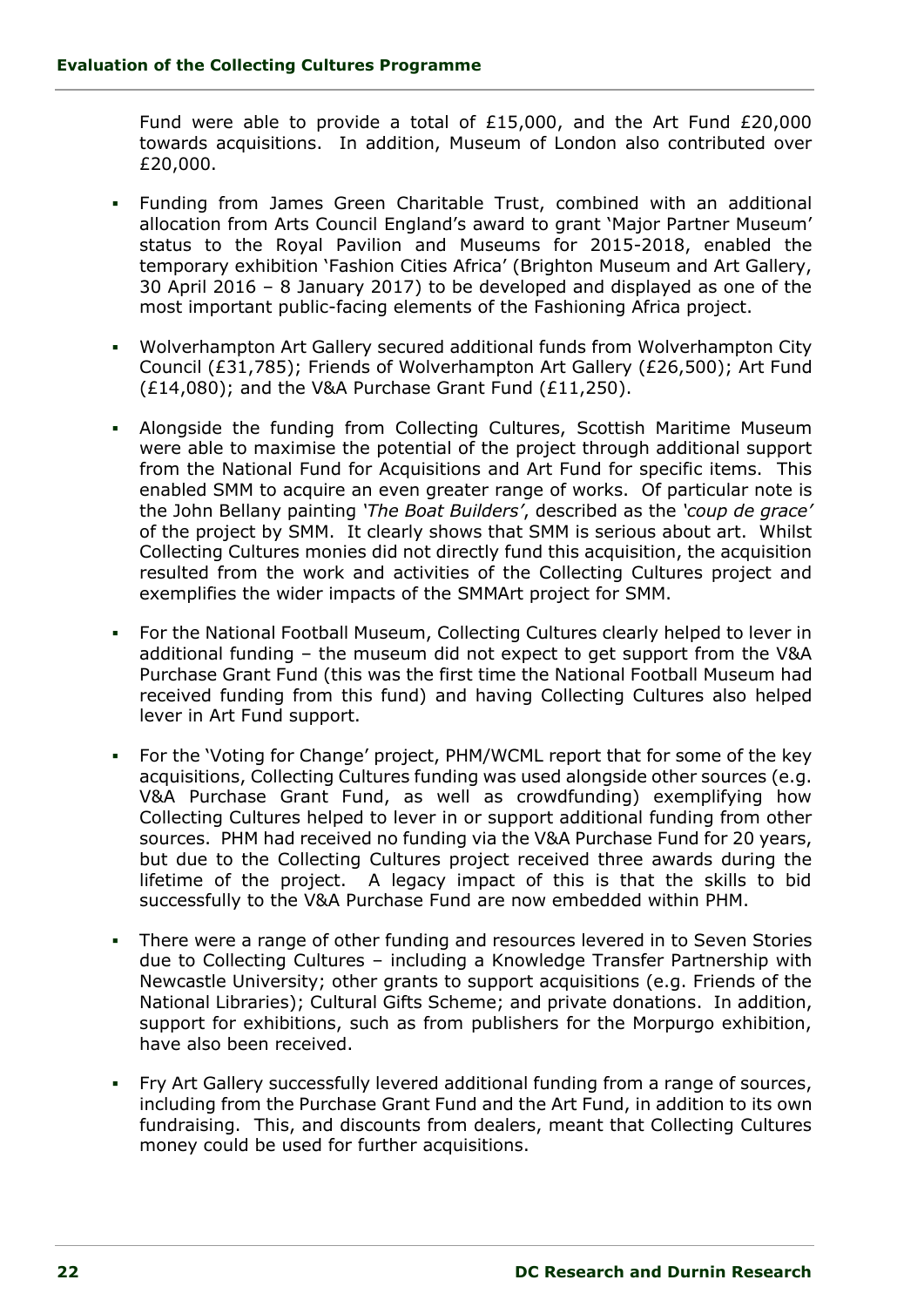▪ Creative Wiltshire supported and encouraged organisations explore opportunities for match funding. For example, Chippenham Museum were able to purchase and display 'Studio Interior with Nude' by William Brooker with combined funds from The Art Fund, Arts Council England/Victoria and Albert Museum Purchase Grant Fund and Creative Wiltshire.

Saving Treasures leveraged additional financial contributions totalling over £35,000 for specific items from a range of sources, including The Headley Trust, the V&A Purchase Grant Fund, Amgueddfa Cymru and Wrexham Museum Friends. In addition, local museums found additional funds to contribute towards Community Archaeology Projects.

By Endurance We Conquer overlapped with the centenary anniversary of Shackleton's Imperial Trans-Antarctic Expedition. This served to raise the public profile of Shackleton, increase the number of items available for purchase, and raised awareness of the SPRI. However, it also had a significant impact on raising the prices of items for sale in a market where there was significant competition for very sought-after items.

One other project identified a rise in the market value limiting the number of works that could be purchased as a project risk, and actively mitigated this through applications to sources of match funding.

A number of projects are continuing to develop fundraising opportunities for collecting following the end of their Collecting Cultures project.

One example of increased organisational resilience through Collecting Cultures via increased visitor numbers is for partnership project between the People's History Museum and the Working Class Movement Library where both organisations report growth in both the size and range of audiences over the timescale of the project. PHM's audiences grew from just over 100,000 to more than 123,000 between 2014 and 2019 (a 20% increase), with specific developments including a growth in international visitors (17% to 20%) and participation by young people increasing from 17,000 to 37,000. Whilst WCML doesn't have the same detail around visitor numbers available, drop-in visitor numbers increased by 80% between 2014 and 2019, and attendance at events grew by 17% over the same period.

Some projects highlighted the significant 'in kind' resources that contributed to the success of projects. For example:

- Birmingham Museums Trust highlighted a range of staff and volunteer resources that supported Collecting Birmingham, stressing that without this additional support (underestimated by Birmingham Museums Trust at the outset of the project) the project would have struggled. A resulting key legacy of the project is the embedded knowledge and learning at Birmingham Museums Trust as a result of the resources needed to support the project, particularly in terms of engaging and working with a range of communities and groups.
- Managing the volume of works acquired for Autograph ABP through In a Different Light led to resource pressures, with increases in the amount and cost of archiving materials, the amount of time spent on drafting agreements and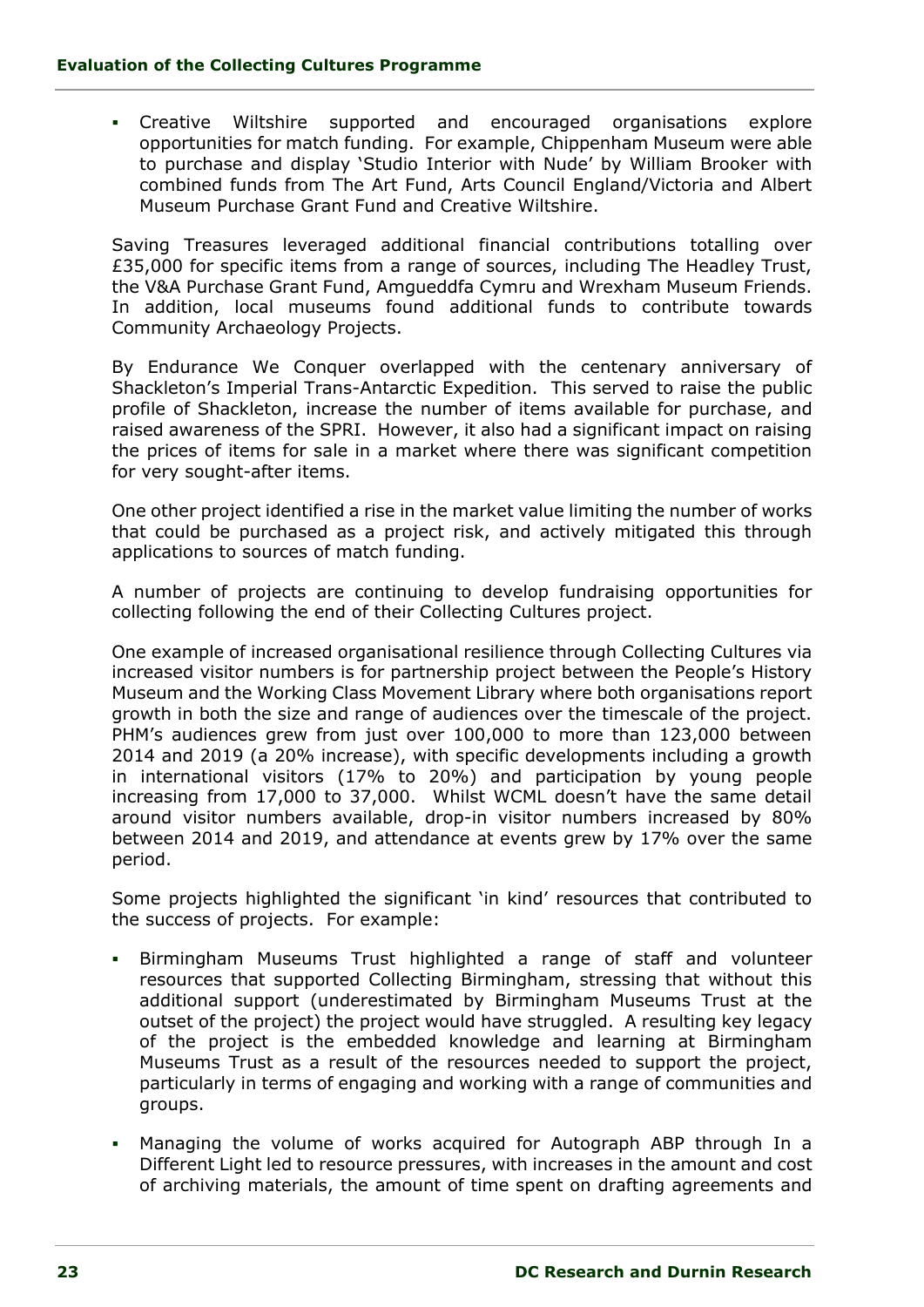identifying contextual materials, and costs of filming and editing, collating bibliographical and caption information.Additional core resources were applied internally to help deliver the programme including design of the digital platform and delivery of dissemination.

▪ The addition of the Michael Morpurgo archive to the Seven Stories collection was a gift (not a purchased acquisition using Collecting Cultures funding). However, Collecting Cultures gave Seven Stories the chance to act on this opportunity much more quickly, and it also helped to make it happen even though it did not directly fund the acquisition. Collecting Cultures was also able to provide wider support in terms of exhibitions etc.

#### **Influencing governing structures in supporting and resourcing future collections development**

Projects have demonstrated the benefits of dynamic collecting and have been able to raise their own profile and that of collecting in their sectors. For example:

- The Jane Austen Bicentenary Collections Project helped Jane Austen's House to demonstrate the need for significant trustee and staff renewal, with there being recognition at board level that collections management is a senior role. As a result the post of Collections & Interpretation Manager, a senior permanent position, was filled in late 2018.
- Being in the market for acquisitions has put the International Slavery Museum back 'in the mixer' in terms of this area of activity, and the profile of the museum has been reaffirmed in the international market due to the Collecting Cultures project.
- SMMArt at the Scottish Maritime Museum helped raise of the profile of the museum, as well as provide a wealth of publicity and PR to promote the museum and the art collection in particular. The museum, the exhibition and the new items in the collection received publicity in various media national outlets in Scotland, and they would have struggled to get this for previous exhibitions. In addition, the networks developed by the project manager helped to increase the reputation of the museum. Furthermore, the project has enabled SMM to develop the collection to the extent that it is now better recognised as more of a national collection and the reputation of SMM has been enhanced as a result.
- Seven Stories identify clear legacies of the project  $-$  for example, there is now an increased potential for other individuals to donate their collection to Seven Stories due to high-profile examples such as the Michael Morpurgo archive – which helped enhance the profile and reputation of Seven Stories – and it is expected that this will continue into the future. The reputation of Seven Stories is key in terms of getting more offers of archives/collections from such individuals. Clare and Michael Morpurgo are now patrons of Seven Stories – and this is due to the Collecting Cultures project and the support role it played.
- Collecting Birmingham has had a significant governance impact, influencing Birmingham Museums Trust's overall collecting approach, with a key partner involved in supporting Birmingham Museums Trust's work at the Central Mosque and helping to save the Koh-I-Noor restaurant booth, Mohammed Ali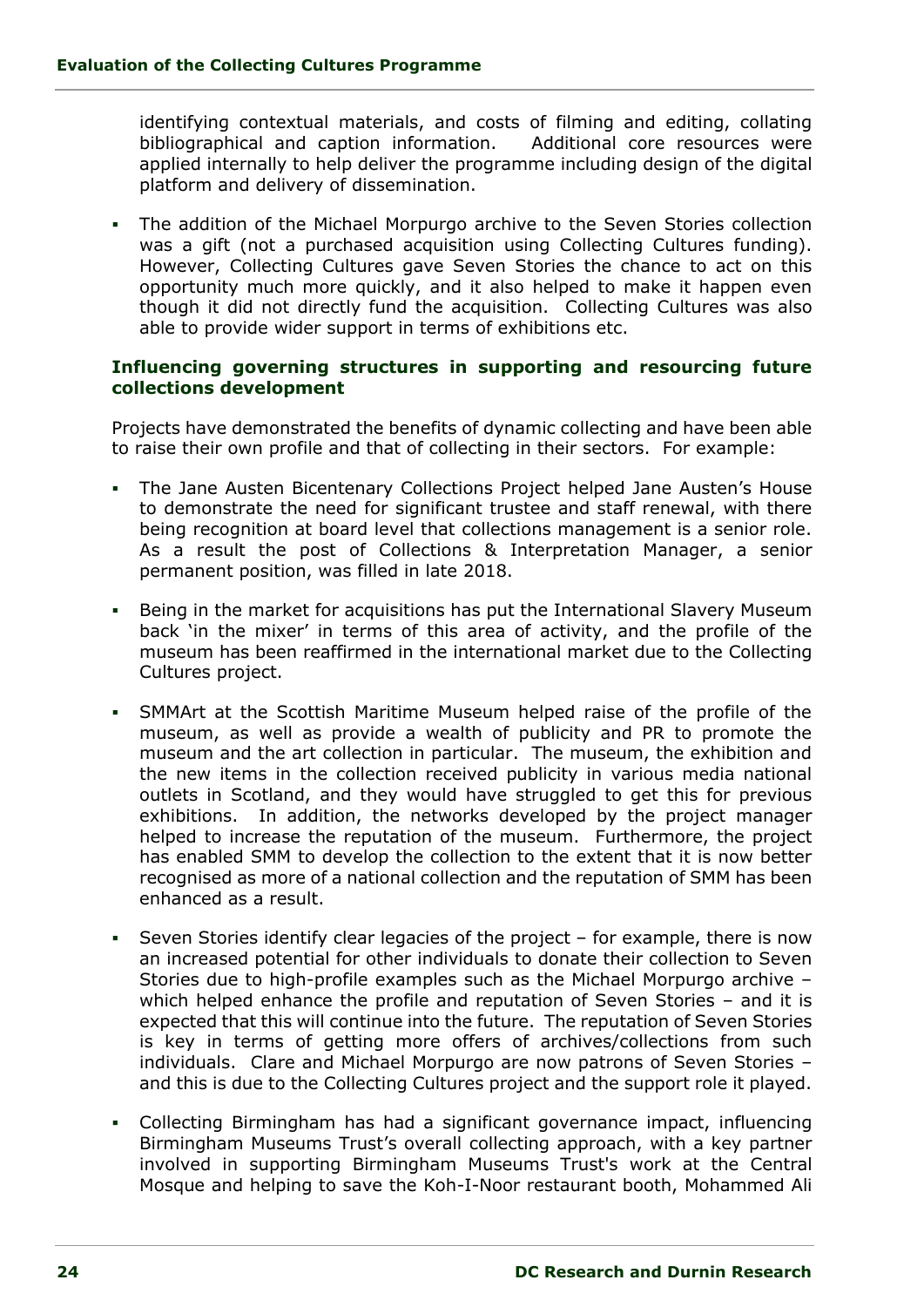of Soul City Arts, being subsequently been elected as a Birmingham Museums Trust trustee.

Collecting Birmingham, Fashioning Africa, Creative Wiltshire and the PHM/WCML successfully used panel-based approaches to inform their approach to collecting:

- The Expert Panel model developed through Collecting Birmingham is one that Birmingham Museums Trust will use in future collecting and collections development, both in seeking advice to define areas or items to collect or to understand more deeply objects which Birmingham Museums Trust have already acquired. This approach was reinforced by cross-disciplinary working across Birmingham Museums Trust and partnership working combining inhouse specialisms with partners' local and specialist knowledge, allowing all parties to be able to play to their strengths and maximise impact.
- As part of Fashioning Africa, Royal Pavilion and Museums Brighton established a Collecting Panel of specialist advisers, as well as the recruitment of a community facilitator, volunteers and research students, to work alongside Royal Pavilion and Museums Brighton staff in support of the project's audience outreach, diversity and engagement objectives. This was vital in providing opportunities for knowledge exchange and skills-sharing within and between the museum, BAME communities within the locality, and with other stakeholders with interests in museums, heritage, fashion and the arts. The Collecting Panel had different cultural and professional backgrounds, and this created a positive dynamic and energy, and the panel and project staff at the museum were able to combine skills and knowledge, share learning and CPD opportunities.
- The leadership at Royal Pavilion and Museums Brighton shared the ethos of the Fashioning Africa project, but there has not yet been the opportunity to further embed learning across the organisation due to capacity issues as it moves toward trust status.
- Creative Wiltshire formed an acquisitions panel which became an effective way of ensuring all elements of the heritage sector, (libraries, museums and archives), were represented and had a say in shaping the project.
- . PHM and WCML reflect that being a partnership project provided both challenges and opportunities. The formation of an acquisitions panel (which included representatives from both partners) was a good approach that worked well, providing a stronger connection for acquisitions and a better understanding of what was available to be acquired. Both organisations note that they expect the partnership from the Collecting Cultures project to continue on some level into the future – including the ongoing involvement of WCML in the acquisitions panel.

The Museum of Childhood found it was too ambitious in its aim of developing a Community Panel to influence purchasing and had to adapt. Sudbury Hall, in terms of location, was not close to the project's target communities, and during its lifetime, there was a reduction in support to community-based groups, which meant they had limited capacity to be able to engage with the project. The project found that initiatives such as the Community Panel would have benefited from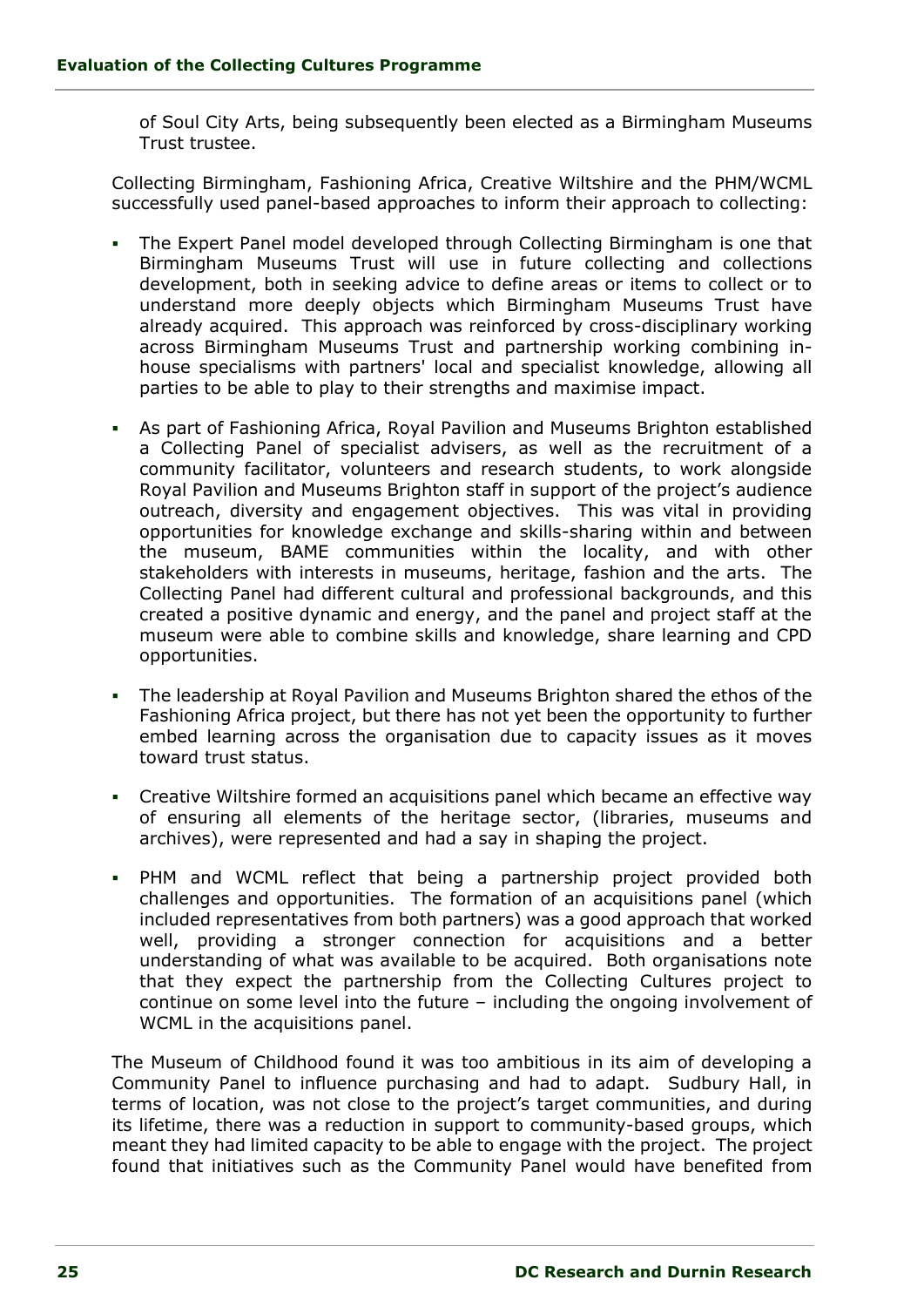being in place earlier in the project's lifetime, but it took time for the project team to find its feet and grow in confidence.

As a result of In a Different Light, and also through the wider changes to its remit and management of Rivington Place, Autograph ABP is focussing on consolidation in its next phase of development. Lessons have been learned from the challenges faced in managing both the archive and full time building based contemporary programming activities, and ABP is addressing this through a Resilient Heritage Project (focussing on care, conservation and asset development in the archive, in order to consolidate the progress made to date) and new business plan to 2022.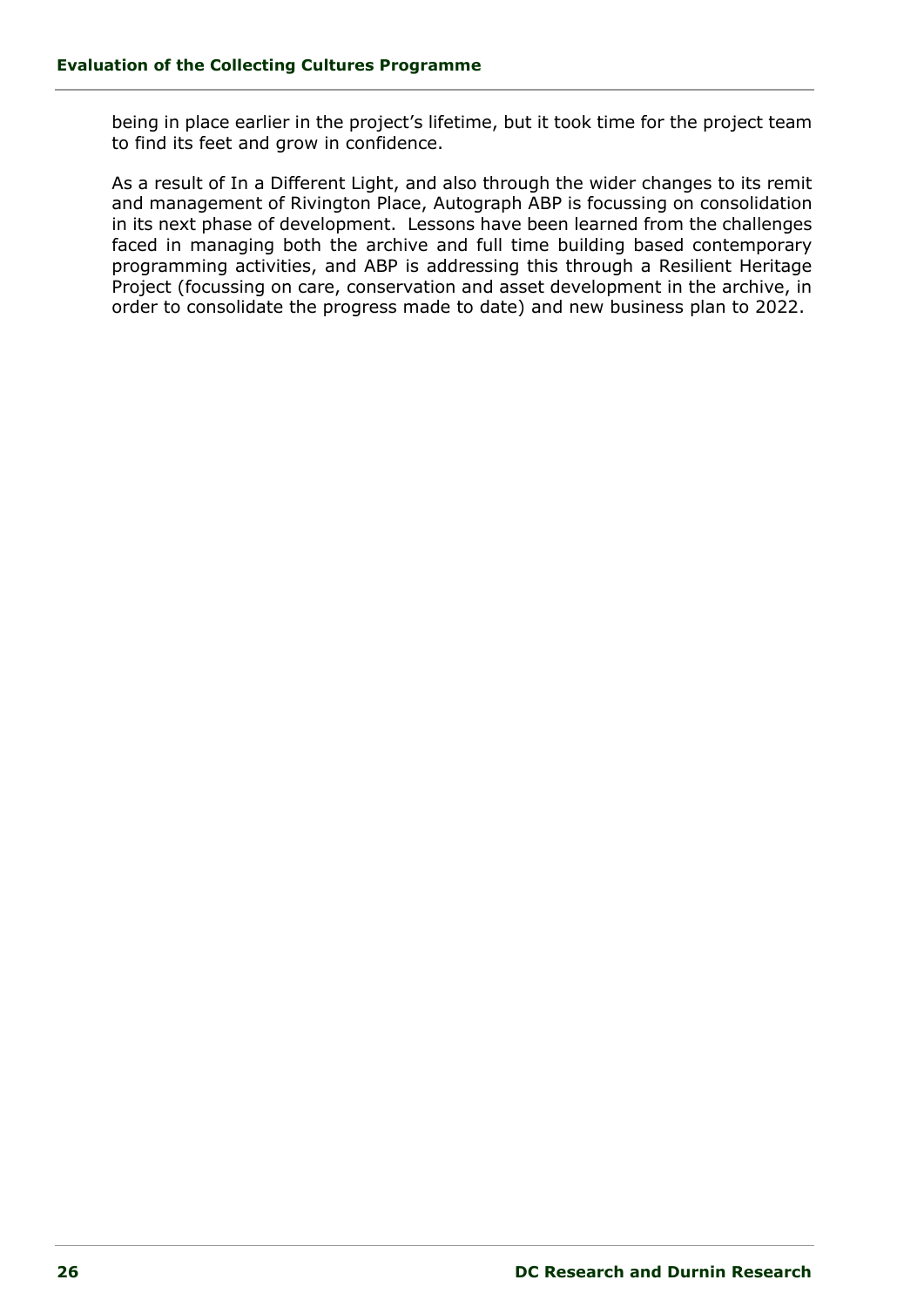### <span id="page-27-0"></span>**5. PROGRAMME LEARNING**

#### **This section sets out some programme level findings from the case studies.**

Collecting Cultures projects have been much better engaged in the regular cohort meetings organised by National Lottery Heritage Fund in the current Collecting Cultures programme in comparison to the final two years of the predecessor programme.

#### *"Finding out about what other projects are doing is tremendous CPD"*

Projects found that the meetings were well organised, with good inputs and learning points, and many found them helpful in sustaining activity over a long period of time *("always important to have something to say for the 5 minute update slots*").

Projects found the cohort meetings to be a good opportunity to network and broker opportunities – for example the National Lottery Heritage Fund brokered the relationship between Autograph ABP and the Staying Power project from the previous programme, following which a panel of community members came to Autograph ABP. This led to a showing of the Idris Elba film 'Yardie' with an exhibition on images from In a Different Light.

The Scottish Maritime Museum recognised the importance and benefit of the Collecting Cultures cohort meetings. In particular, the cohort helped the museum in its acquisition of Bellany's *'The Boat Builders'* painting as it was another project (Fry Art Gallery) that provided the original contact at a Collecting Cultures cohort meeting.

Projects reported that they found the National Lottery Heritage Fund's evaluation expectations clear from the outset, and also valued meeting a range of different Heritage Fund staff and visiting interesting places.

Whilst most projects found the cohort meetings useful, a small minority did make mention of the early starts/travel time for meetings and the relevance of some of the information sharing between projects given the diversity of the collections/projects. There was a suggestion that a meeting of 'peer projects' rather than all projects may have been more effective in forming support groups.

In addition, some consultees mentioned that the guidance on project funds being used to support engagement in cohort meetings could have been clearer.

The National Lottery Heritage Fund could consider building on the experiences of Collecting Cultures projects working in contemporary British photography (Autograph ABP, Museum of London, Wolverhampton Art Gallery and Staying Power from the previous programme) to produce guidelines for organisations in terms of managing expectations of undiscovered artists, and the appropriateness of creative commons licencing in such projects.

Rules around no overseas flights could be problematic for those projects operating in international markets, and options for overcoming this could often cost more, had higher risk and led to projects being less confident.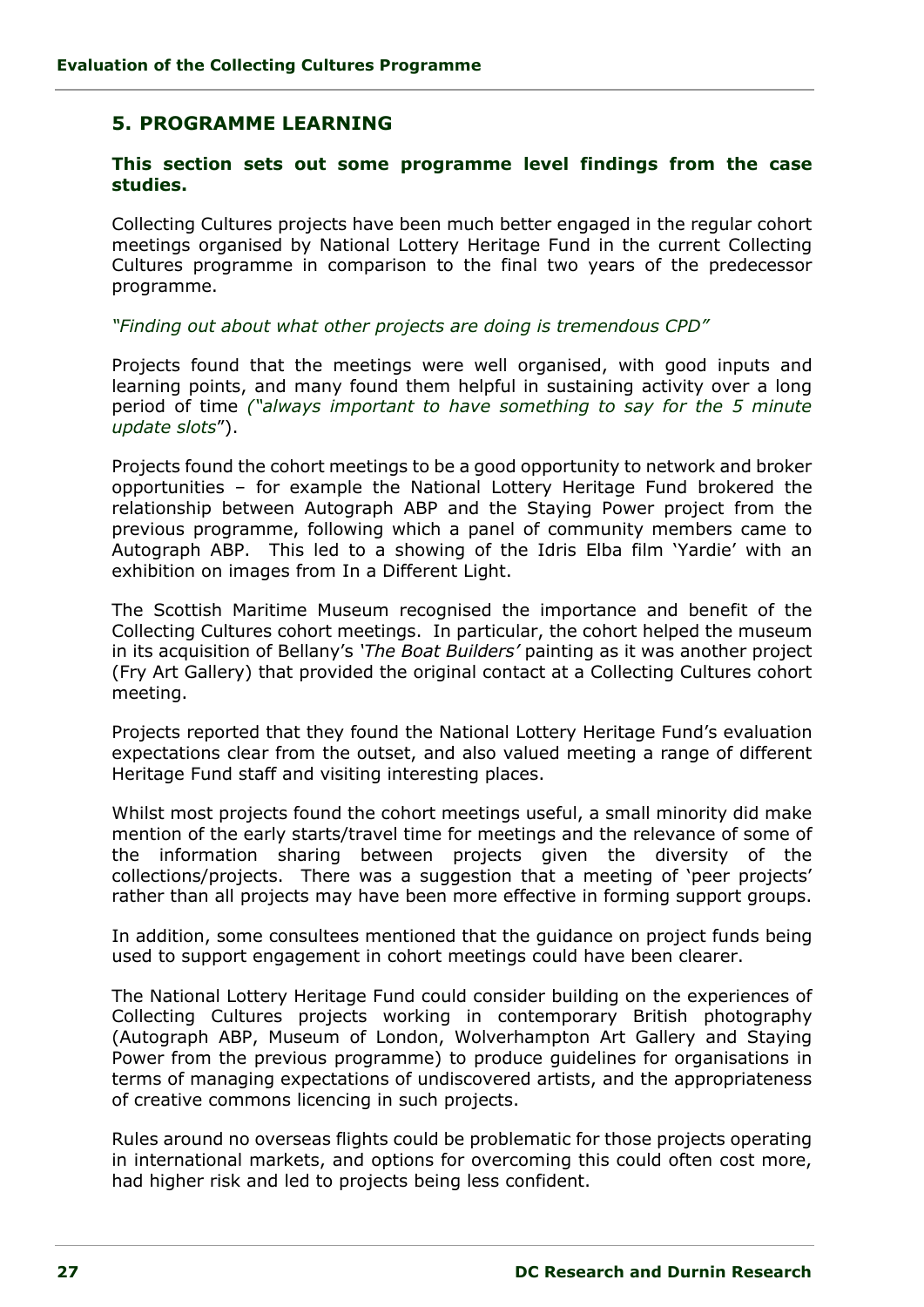A number of projects reported that whilst grant officer relationships were satisfactory, knowledge was typically limited. Most of these projects feel that Collecting Cultures would have been better managed consistently as a national programme.

Projects reported that the National Lottery Heritage Fund were really supportive to projects, allowing them to spend Collecting Cultures resources on elements such as logistics and conservation, especially when items were donated. More generally, some projects felt that it would have been helpful to transfer resources from collecting to support collections related activities. For example, Manchester Art Gallery had to undertake considerable work on acquisitions to conserve them and make them ready for display and exhibition.

The ability to easily move resources from acquisition to conservation was important to some projects, and this could vary across the projects depending on conversations with locality Heritage Fund offices. For example, Manchester Art Gallery found that it was not possible to buy a couture jacket for the resources that it took to restore and conserve one.

Some projects highlighted that they had not allocated sufficient resources towards conservation. For example, SPRI found through the project that taking a 'whole cost' approach to acquisition, including conservation costs, was an important learning point for the future.

There was a considerable range in terms of the size of projects. Consultees described various processes as to how they pitched the size of their project at the application stage. Some knew precisely what to bid for based on well-established market values (SPRI), whereas others were either more experimental (such as Collecting Birmingham) or dependent on what items emerged during the lifetime of the project (such as Saving Treasures; Telling Stories).

Projects also calibrated their bids with a competitive element, making assumptions about how many other organisations might be bidding in their region (*"it is a balancing act between scoping what is needed, and making the most competitive or compelling case")*. Some consultees now feel that they should have bid for larger projects.

Capacity to deliver Collecting Cultures was a recurring theme in the case studies. Some felt that a dedicated project officer resource was vital to the success of their project, although supervision and maintaining strategic focus was important, and some projects floundered where dedicated staff were not actively managed.

There was variance in terms of the engagement projects had with regional NLHF offices. Some regional offices were very engaged (such as the East Midlands with the Exploring Childhoods project at the National Trust Museum of Childhood having a very hands-on relationship), whereas others reported little engagement or interest.

One issue raised by projects was the delivery timescale (typically around fiveyears). Whilst this was praised by a number of projects due to the time it provided for delivery – especially in terms of the lead-in time it can take to identify and acquire objects – some projects reflected on the issues this can create. Most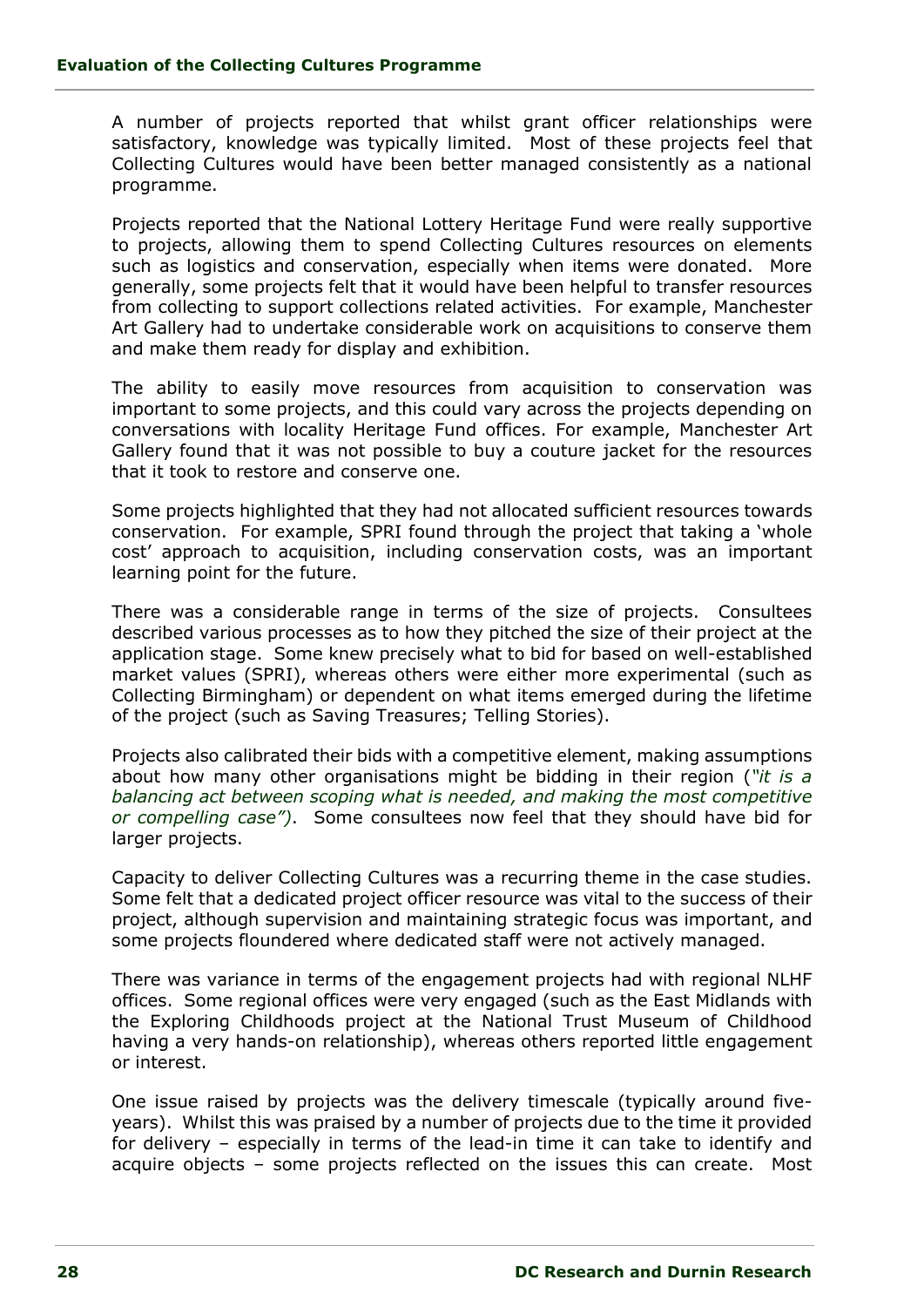notably, that a five-year timescale increases the likelihood of staff turnover/personnel change with resultant delays in project delivery.

On balance, the consensus of the projects was that having a project over this timescale was a positive aspect – albeit with the potential to increase the likelihood of staff changes with resultant delays in project delivery.

One issue or lesson from archive-specific projects was about the perceived contrasting position between archives and museums in relation to collection development projects like Collecting Cultures. There is a feeling that archive services do not have the same history or experience of developing their collections through purchases/acquisitions and that simply having a dedicated budget does not make it easy to acquire – it is more about the timing and availability of relevant material. However, these differences in experience were also highlighted in a positive way - in particular, with the reflection that there are many lessons that archives can learn from museums in terms of community engagement and audience engagement.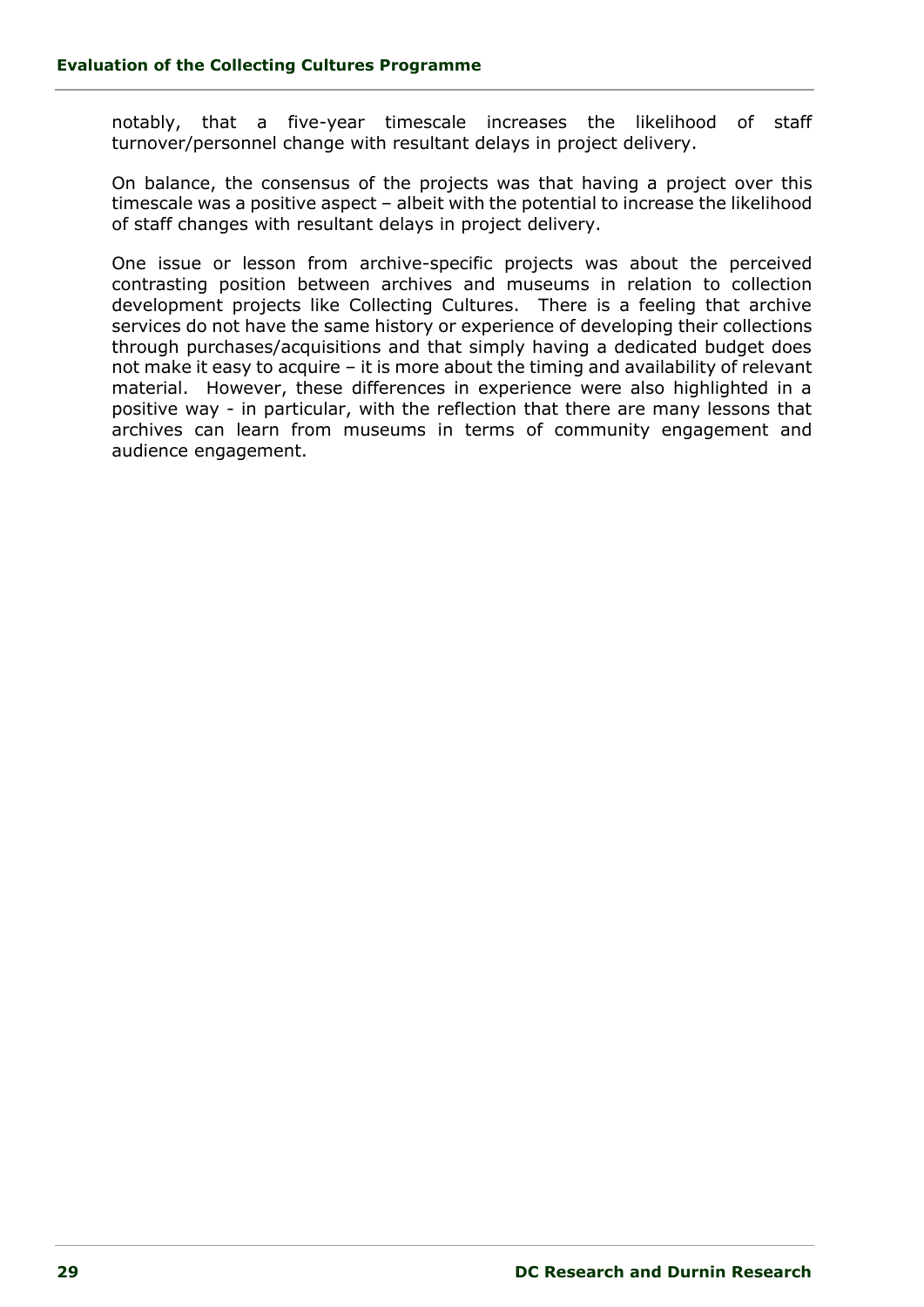# <span id="page-30-0"></span>**6. ANNEX 1: CONSULTEES**

| <b>Consultee</b>            | <b>Organisation</b>                                                        |
|-----------------------------|----------------------------------------------------------------------------|
| <b>Adam Gwilt</b>           | Amgueddfa Cymru                                                            |
| Sioned Hughes               | Amgueddfa Cymru                                                            |
| Owain Rhys                  | Amgueddfa Cymru                                                            |
| Renee Mussai                | Autograph ABP                                                              |
| Cherelle Sappleton          | Autograph ABP                                                              |
| Rebecca Bridgeman           | Collecting Birmingham                                                      |
| Janine Eason                | Collecting Birmingham                                                      |
| <b>Gordon Cummings</b>      | Fry Art Gallery                                                            |
| <b>Colonel Brian Gorski</b> | <b>Fusilier Museum</b>                                                     |
| Sarah Stevenson             | <b>Fusilier Museum</b>                                                     |
| Richard Benjamin            | International Slavery Museum, National Museums<br>Liverpool                |
| <b>Stef Bradley</b>         | <b>International Slavery Museum, National Museums</b><br>Liverpool         |
| Rachel Dison                | International Slavery Museum, National Museums<br>Liverpool                |
| Mary Guyatt                 | Jane Austen's House                                                        |
| Sophie Reynolds             | Jane Austen's House                                                        |
| Jo Beggs                    | Manchester Art Gallery                                                     |
| Miles Lambert               | Manchester Art Gallery                                                     |
| <b>Francis Marshall</b>     | Museum of London                                                           |
| Wiebke Cullen               | <b>National Football Museum</b>                                            |
| Emma Hadley                 | <b>National Football Museum</b>                                            |
| <b>William Blair</b>        | National Museums Northern Ireland                                          |
| Hannah Crowdy               | National Museums Northern Ireland                                          |
| <b>Thomas Bamforth</b>      | National Trust, Museum of Childhoods                                       |
| Ruth Bellamy                | National Trust, Museum of Childhoods                                       |
| Jodie Lees                  | National Trust, Museum of Childhoods                                       |
| <b>Edith Parkinson</b>      | National Trust, Museum of Childhoods                                       |
| Sam Jenkins                 | People's History Museum                                                    |
| Jenny Mabbott               | People's History Museum                                                    |
| Laura Bell                  | Royal Armouries                                                            |
| Claire Cox                  | Royal Armouries                                                            |
| Jonathan Ferguson           | <b>Royal Armouries</b>                                                     |
| Mark Jackson                | <b>Royal Armouries</b>                                                     |
| Robert C Woosnam-Savage     | Royal Armouries                                                            |
| <b>Helen Mears</b>          | Royal Pavilion Museums Brighton and Hove                                   |
| Rachel Heminway-Hurst       | Royal Pavilion Museums Brighton and Hove                                   |
| Edith Ojo                   | Royal Pavilion Museums Brighton and Hove<br><b>Collecting Panel Member</b> |
| Zoe Hawken                  | Science Museum Group                                                       |
| Fiona Greer                 | <b>Scottish Maritime Museum</b>                                            |
| David Mann                  | <b>Scottish Maritime Museum</b>                                            |
| Amanda Beckham              | Seven Stories                                                              |